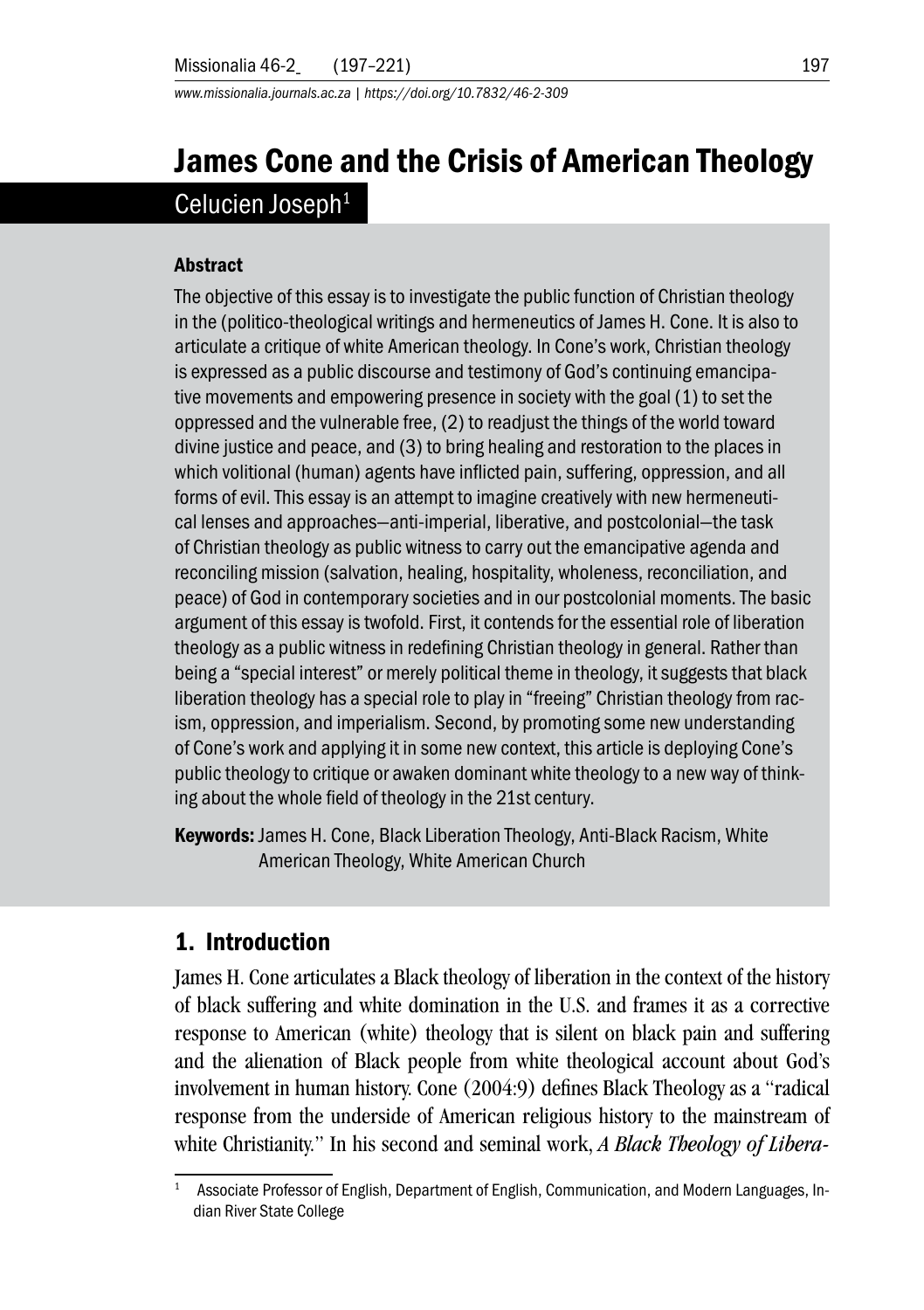*tion*, Cone (2010:9) argues that Christian "theology cannot be separated from the community it represents. It assumes that truth has been given to the community at the moment of its birth. Its task is to analyze the implications of that truth, in order to make sure that the community remains committed to that which defines its existence." The relationship between theology and ecclesiology is intertwined in Cone's theological language and reasoning. The concerns and experiences of the people of God in the church are the raw material for theological hermeneutics and the reading of God's liberating actions among his people.

While Cone prioritizes God's revelation as the beginning point of theological inquiry, correspondingly, he contends that the culture of a people is another fundamentally adequate source to think theologically about the redemptive movement of God in the world. Consequently, Cone establishes that theology has both a communal function and public vocation in relation to the needs of the Christian community and the needs of the people in society that contextualize and inform theological imagination and hermeneutics. As there are complexities of human relations in society, if Christian theology is going to be a faithful witness to God's active involvement in human affairs, it must contribute to the wholistic transformation of the human condition in society and the reconciliation of all things through Christ the Liberator. Christian theology as an academic discipline must not remain unresponsive to the plot of the oppressed and the vulnerable in society.

The objective of this essay is to investigate the public function of Christian theology in the politico-theological writings and hermeneutics of James H. Cone. It is also to articulate a critique of white American theology. In Cone's work, Christian theology is expressed as a public discourse and testimony of God's continuing emancipative movements and empowering presence in society with three goals, namely; (1) to set the oppressed and the vulnerable free, (2) to readjust the things of the world toward divine justice and peace, and (3) to bring healing and restoration to the places in which volitional (human) agents have inflicted pain, suffering, oppression, and all forms of evil. This essay is an attempt to imagine creatively with new hermeneutical lenses and approaches—anti-imperial, liberative, and postcolonial—the task of Christian theology as public witness to carry out the emancipative agenda and reconciling mission (salvation, healing, hospitality, wholeness, reconciliation, and peace) of God in contemporary societies and in our postcolonial moments.

The basic argument of this essay is twofold. First, it contends for the essential role of liberation theology as a public witness in redefining Christian theology in general. Rather than being a "special interest" or merely political theme in theology, it suggests that black liberation theology has a special role to play in "freeing" Christian theology from racism, oppression, and imperialism. Second, by promoting some new under-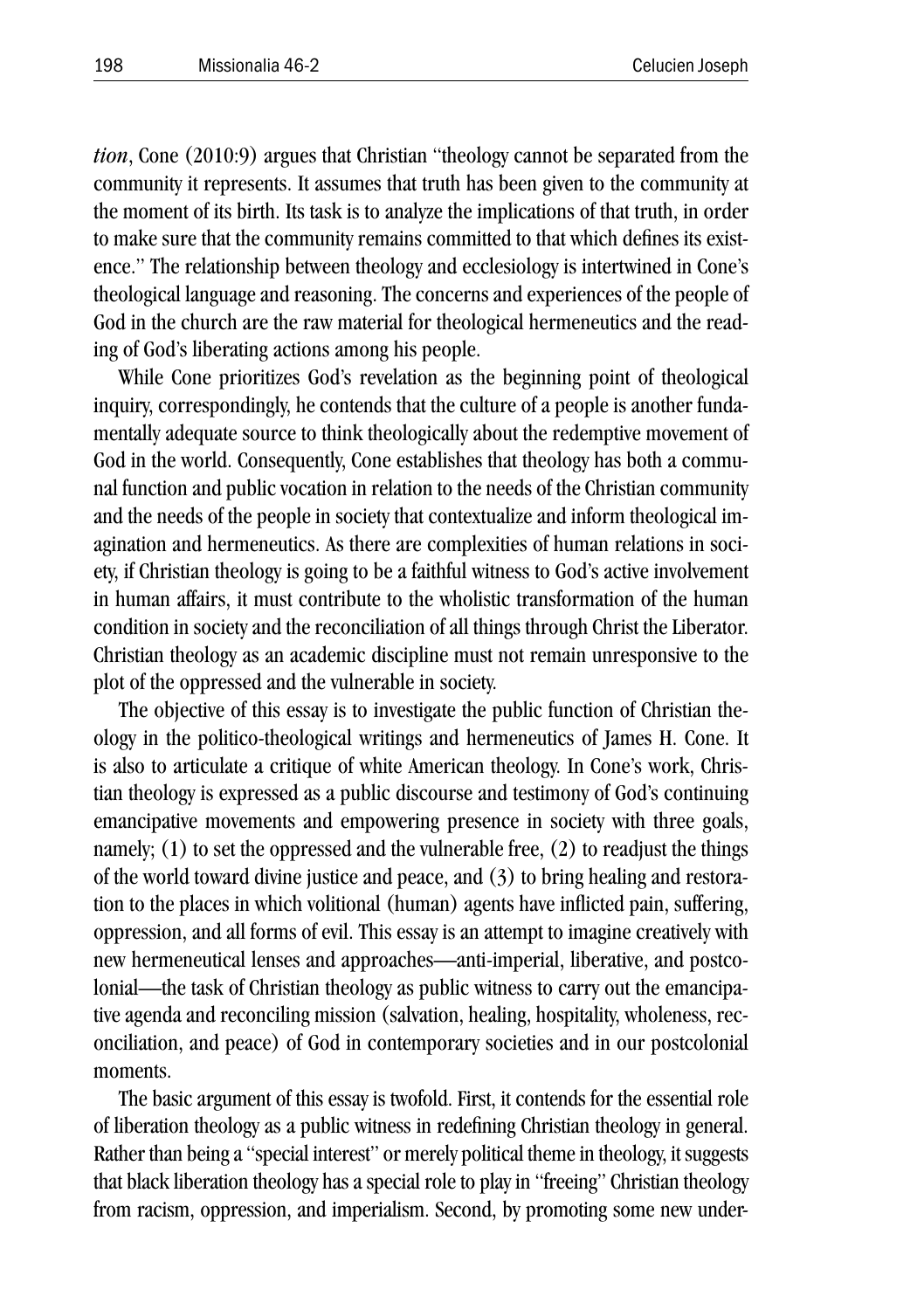standing of Cone's work and applying it in some new context, this article is deploying Cone's public theology to critique or awaken dominant white theology to a new way of thinking about the whole field of theology in the 21st century.

Broadly, the essay is divided into three parts. Briefly, the first part discusses the complexity of race in the history of American Christianity; particularly, it provides some historical examples of how white supremacy completely distorts theology and race relations in America. By providing three main examples, the second part of the essay demonstrates the bankruptcy of white American theology and Cone's constructive criticisms to white theological discourse. Particularly, it showcases how an "other worldly" Christianity consistently dehumanizes the black other, but also mangles Christian theology itself into a mere cover for human oppression. Finally, the third part discusses the task of Christian theology in the quest for human flourishing. It demonstrates how Cone's project of black liberation affirms the humanity and agency of the oppressed and has the potential to redefine Christianity for all people as this-worldly, engaged, situated, and attuned to the healing of suffering in the present, rather than Christianity as other worldly ideology covering racism, oppression, and imperialism.

### 2. Theology and Race in "Christian America"

The introductory article of The Universal Declaration of Human Rights (1948) that bears considerable political ideologies and linguistic parallels with The Constitution of the U.S. and The Bill of Rights (1791) and France's Declaration of the Rights of the Man and of the Citizen (1789) begins with the following declaration: "Whereas recognition of the inherent dignity and of the equal and inalienable rights of all members of the human family is the foundation of freedom." Both historical documents were written in the blossoming era of the transatlantic slave trade and the flourishing of the institution of slavery in the slaveholding North America and French Caribbean colonies. The practice of racial slavery in the newly-independent and republic of the U.S. violated the very inalienable rights of the enslaved African population the U.S. Constitution and its Bill of Rights promised to all people.

Not only the systemic oppression of blacks through the institution of slavery robbed the enslaved of their honor and humanity, anti-black racism equally demoralized and culturally alienated them in the American society. Unquestionably, racism is a question of human respect and honor. Ghanaian-born philosopher Kwame Anthony Appiah (2011:104) interprets the American racial slavery as "the subordination of one race by another and it entailed the systematic subjection of black people to dishonor." Unfortunately, the history of racism as America's great moral failure and the dishonor of black lives is linked to America's theological conviction and religious habitus.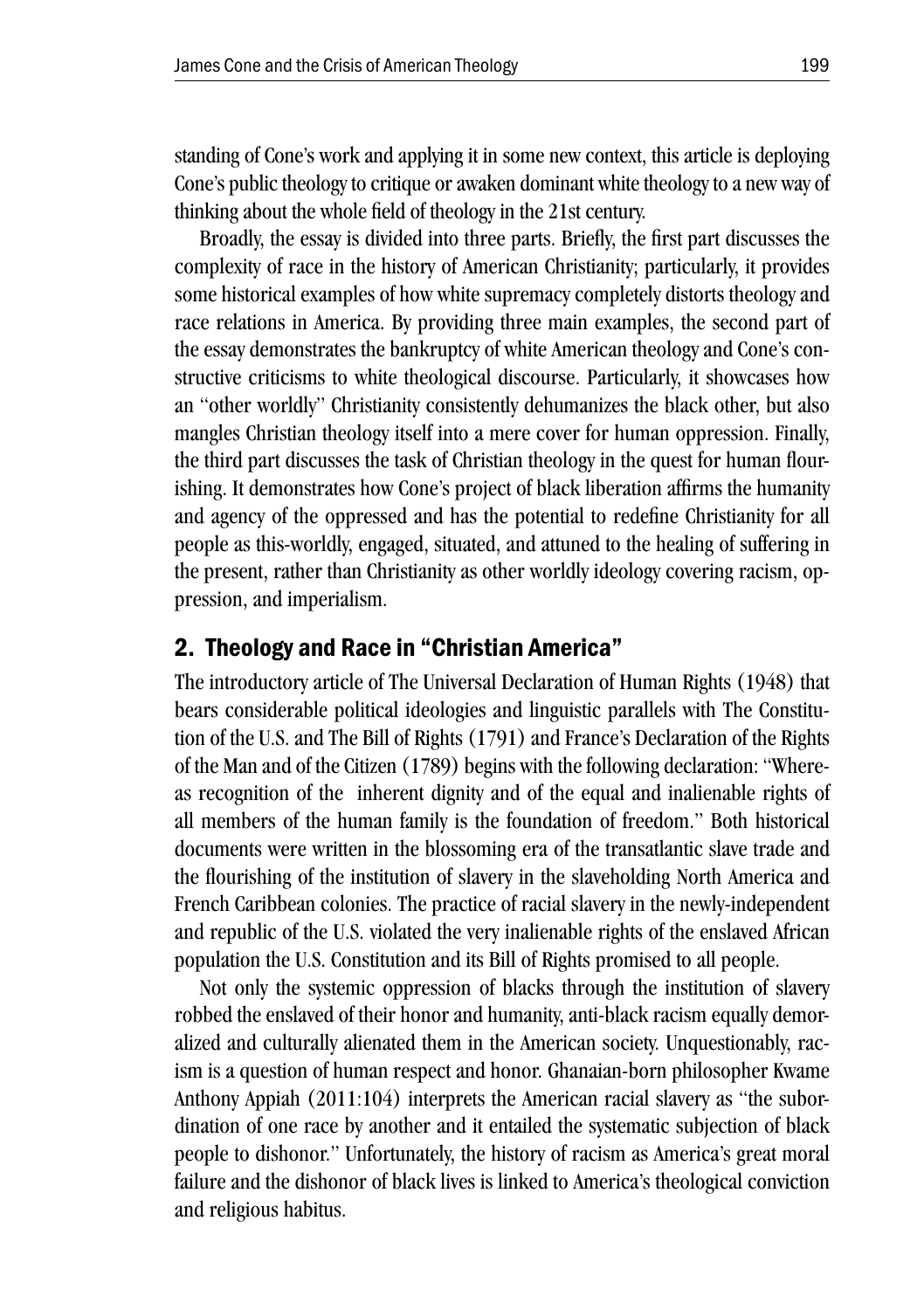The American experience is captured within five central "American ideologies" that tell a distinctive story of American Christian expression, the country's theological development, and the interplay between Americans' attitude toward race and the triumph of American freedom and unfreedom. These ideologies also explain the history of internal wars, oppression, violence, and dehumanization that have marked the life of America's people of colour and the disfranchised poor. The complex relations between black and white Americans, and the people of European descent and those of non-European ancestry living in America correspondingly provide an important window to make sense of the triumph of white supremacy, racial segregation in American churches and society, and the economic injustice toward the poor and the mistreatment of racialized Americans. Below, I highlight the five cardinal American ideals and beliefs already signaled above:

- 1. Election of God: The idea that America is a Christian nation distinctively chosen and called by God to protect and bring American freedom to the developing nations, and to bear witness of God's blessings in America to the world.
- 2. Racial Purity: The concept that America is a white nation, and for many white Americans, it entails the natural separation of the two major races, the black and white races, and the maintenance of the supremacy of the white race in all human affairs and transactions.
- 3. Slavery: For many white Christian Americans and non-Christian white racists, the enslavement of Africans in the country of America was a divine sanction and the institution of slavery should be construed as God's predestining choice of the Africans to be brought to America, so they could be exposed to the light of the Gospel and receive the grace of Christ's forgiveness and salvation.
- 4. White Christianity and White Theology: The belief in the white version of Christianity and white articulation of Christian theology is prominent among both white American Christians and white American theologians; it is connected to the ideology of the divine election of America as a white and Christian nation, and that the "white church" and the theological reflections done by white religious thinkers are the best models to imitate and to think theologically and Christianly.
- 5. Jim Crow segregation (the 1896 Supreme Court doctrine of "separate but equal"): The American legal system of racial segregation, similar to the South African apartheid, was a means to purify the white race and control the black race, and to keep each race in its God-ordaining roles and functions in public spaces; racial segregation flourished through various invented systems and institutions including; (1) the legal prohibition of interracial relationships and marriage between white and black Americans, (2) the lynching era (1889- 1940) in which black bodies were publicly and unashamedly displayed in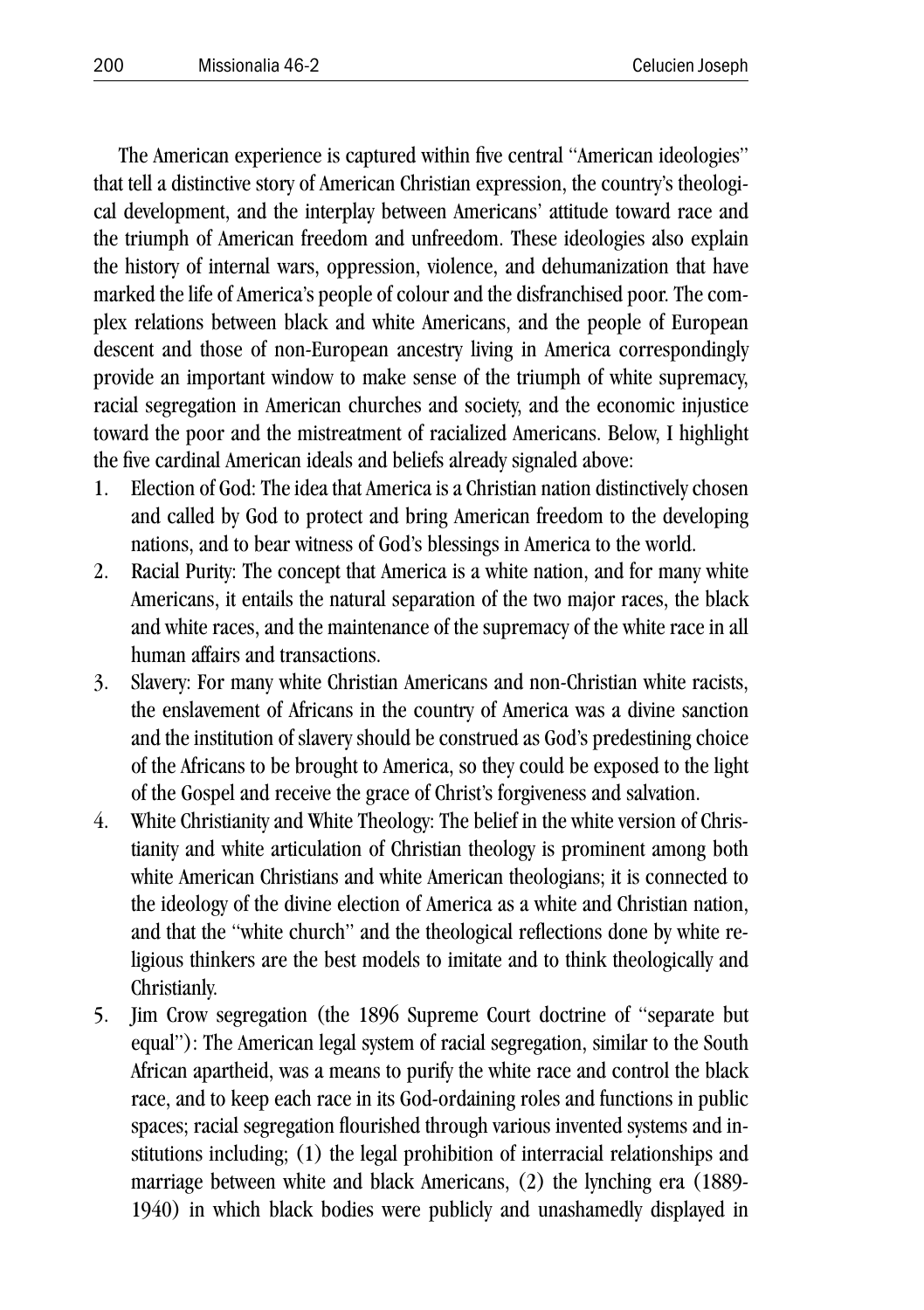Southern trees, and (3) the separation of black and white Christian churches in worship and other religious activity, and the defense of this religious attitude through the reproduction and dissemination of an idiosyncratically-American white theology framed by the race question, and the disfranchisement of America's black population.

As a result, historically, white supremacy in the American life has manifested itself in three broad traumatic events: the harshness of slavery, Jim Crow segregation, and the public lynching of black people. The five underlying factors outlined above would lead to a web of complex relations: the emergence of various protest and cultural-political movements throughout American history, from the eighteenth to the first-half of the 20th century, the creation of African American Christianity ("The Black Church"), what we may call "Black religious tradition," as a counterreligious movement to White Christian hegemony during the time of slavery; subsequently, the development of the Civil Rights Movement, the social-political and moral activism of Martin Luther King, Jr., the emergence of Black Power Movement, and the birth of Black Theology could be traced historically to the 1960s—an era in which Blacks proclaimed their humanity in the midst of cultural despair, white terror, and existential alienation.

 These major events and ideologies are watershed moments in Black theology and American history. They represent very specific historical contexts to understand the politico-theology and intellectual ideas of James H. Cone, and the fortification of American Christianity and White American theology. Based on our limitation in this essay, we will not develop these five topics, but will concentrate on Cone's interaction with American theology and the American church in these fragile moments. Yet, Black religious tradition, and Black liberation theology would modify the content and contours of American religious thought and social history.

## 3. Blackness as Alienation and Social Death in the American Society

People who live in the U.S. and who do not share a European lineage, have also immensely experienced the oppression and evil of the American empire, which historically changed their relationships with the American state. For example, the Native American people were tragically tortured and dehumanized in the era of the Trails of Tears (1831–1850); those from China bravely endured The Chinese Exclusion Act (1882); the Japanese were brutalized and tortured in the Japanese internment camps (1942 – 1945). The American empire is an empire of death and human annihilation. According to the South African Liberation Theologian, Vuyani Vellem (2015:1-2); not only "Empire is life denying," for the victims of the American and European empires, "living against the logic of Empire is rebellion against the life killing order of Empire."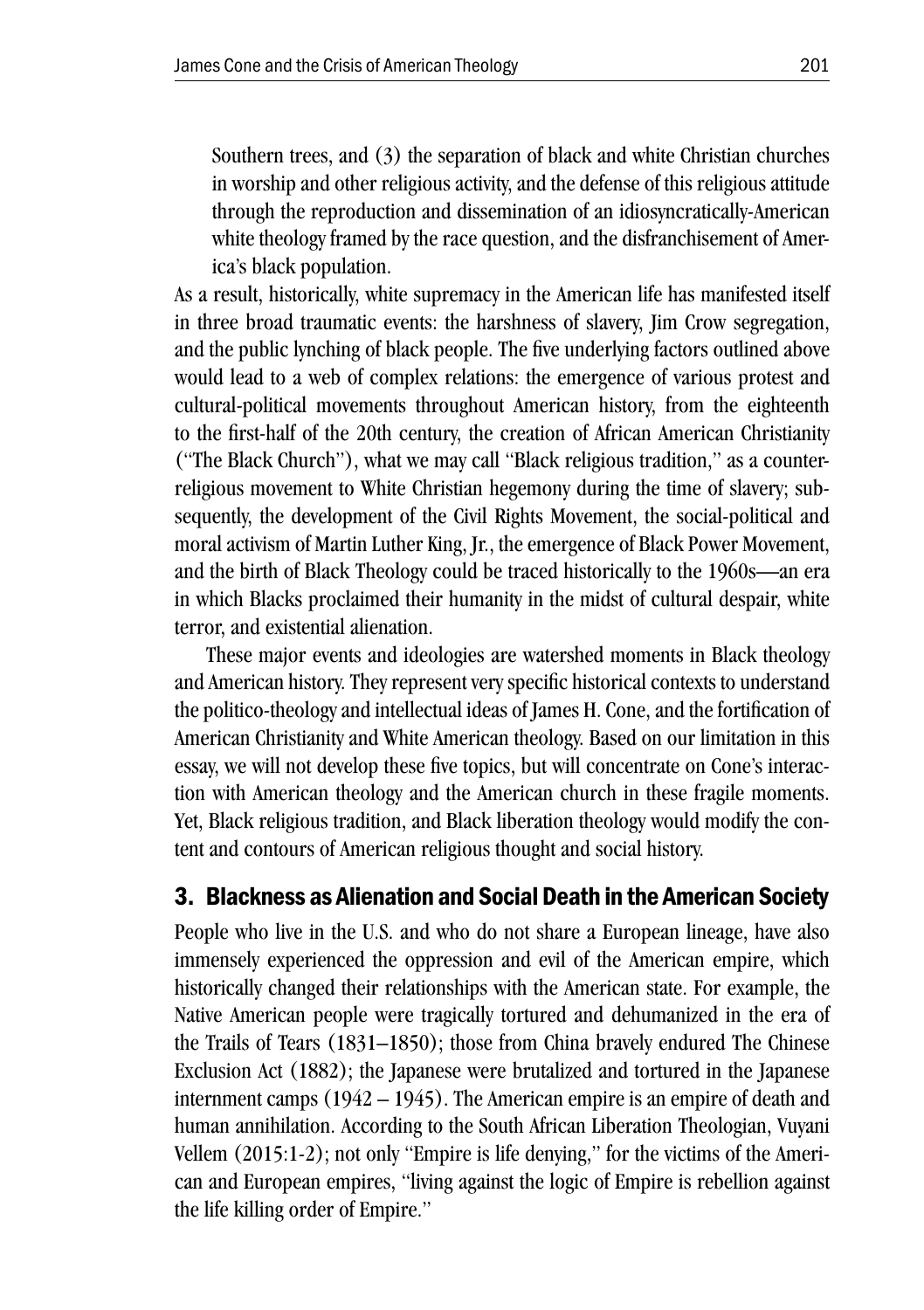The validity and worth of black life in America have always been a matter of cultural curiosity, contestation, and intellectual uncertainty. The racial structure of the nation and the anti-black narrative inherent in the American psyche make black identity a curse and a symbolic void. Working within the rhetoric of existential philosophy (i.e. Sartre, Camus, and Fanon), James Cone describes the dialectics of blackness and whiteness in this powerful language:

The structure of white society attempts to make "black being" into "nonbeing" or "nothingness." In existential philosophy, nonbeing is usually identified as that which threatens being; it is that ever-present possibility of the inability to affirm one's existence. The courage to be, then, is the courage to affirm one's being by striking out at the dehumanizing forces which threaten being." (2008:7)

The fundamental binary opposition between black and white can be traced to the history of the Early Republic. In 1706, the influential New England Puritan Minister Cotton Mather published an ambivalent pro-slavery pamphlet entitled *The Negro Christianized*, a Christian pedagogy on the spiritualization of American racial slavery*.* Although he published the religious essay anonymously, it was well known among the people in the colony that Mather has authored the work; Mather and many Christians in his New England congregation were slave merchants and slave owners. One of the central propositions he makes in this evangelistic work was for Christian masters to educate their slaves in the Christian religion and to treat them kindly as their spiritual brethren (1706:2). Nonetheless, Mather's central argument is that the Christian master has "a moral responsibility for the souls of those in danger, and the Christianized servant is more profitable to his master" (1706:2-3).

The puzzling issue about Mather's pro-slavery Christian ideology was his belief that it was God who had sovereignly ordained the servitude of the Africans in the newly-conquered land of the Native Americans. Second, it was also God who had appointed freely the enslaved African population, whom he termed humorously "Rational Creatures," to be the "Servants" of white (Christian) masters (1706:3). Having established a close rapport between American Christianity and American slavery, Mather instructed Christian masters in these well-crafted religious precepts:

The greatest Kindness that can be done to any Man is to make a Christian of him. Your Negroes are immediately Raised unto an astonishing Felicity, when you have Christianized them. They are become amiable spectacles, such as the Angels of God would gladly repair unto the Windows of Heaven to look upon. Tho' they remain your servants, yet they are become the Children of God. Tho' they are to enjoy no earthly goods, but the small Allowance that your Justice and Bounty shall see proper for them, yet they are become Heirs of God, and Joint-Heirs with the Lord Jesus Christ. (Mather, 1706:12)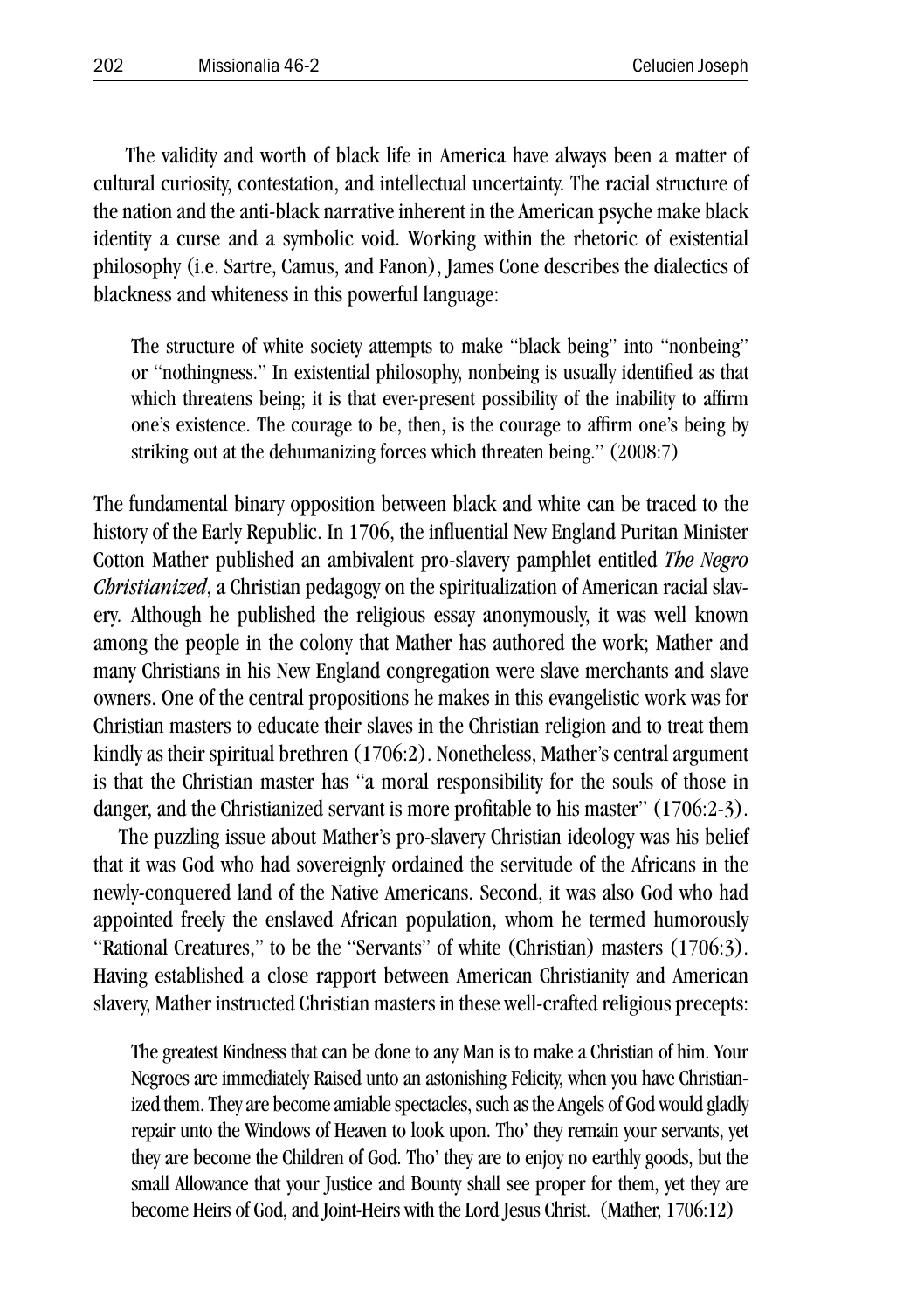For Mather, to be a Christian and an owner of slaves was not a theological tension. He also reminds the Christian slave owners in the colony of their role as masters, and of the unfreedom and constraints of their enslaved as servants.

Tho' they are your Vassals, and must with a profound subjection wait upon you, yet the Angels of God now take them under their Guardianship and vouchsafe to tend upon them. Oh! what have you done for them! Happy Masters, who are Instrumental to raise their Servants thus from the Dust and make them objects for the Nobles of Heaven to take Notice of! But it will not be long before you and they come at length to be together in the Heavenly City. (Mather, 1706:12)

Mather employs various epithets to establish a sense of connection between the masters and their slaves; the latter are called "your servants" and "your vassals," which are intended to convey a relationship of domination and subjectivity between the two entities. In the same rhetorical pattern, he uses different felicitous terms for the Christian slave masters including "happy masters," "pious masters," and "our masters." These titles aimed at conveying the dignity of the New England Christian community that was engaged actively in the selling of human (Black) flesh for profit—with the blessing of the colonial American church. He assures Christian masters that the enslaved Africans will render better service if they are indoctrinated in the Christian religion: "Be assured, Syrs; Your Servants will be the Better Servants, for being made Christian Servants" (p.12). According to Mather's judgement, the enslaved African should not be granted access to earthly advantages or privileges nor should he or she be allowed access to social mobility unless the master deems it necessary and appropriate. The welfare and happiness of the slave is determined decisively by the sovereign will of the master. While Mather proposes that the enslaved population could be denied of earthly goods, but slave masters should not withhold from them the blessings of the spiritual world.

Evidently, Mather exploited Christianity to make the slaves docile and obedient to their masters and that they could remain in their God-assigned role as slaves in colonial America. His version of Christianity did not provide any corrective and moral teachings that could radically transform the darkened soul of the Christian masters who had put their brothers and sisters in Christ in chain. The moral failure of colonial Christianity in New England lies in its inability to transform a (Christian) slaveowner to an (Christian) abolitionist. Writing from a Calvinistic-theological viewpoint, Mather (1706:11) reminded Christians that "God has brought a Servant unto thee, and said; Keep that Soul, Teach it, and Help it, that it may not be lost." Accordingly, Christian masters should never lose sight of this divine providence and kindness toward them; yet, Mather reassured them that the stupidity of the enslaved Africans was a 'discour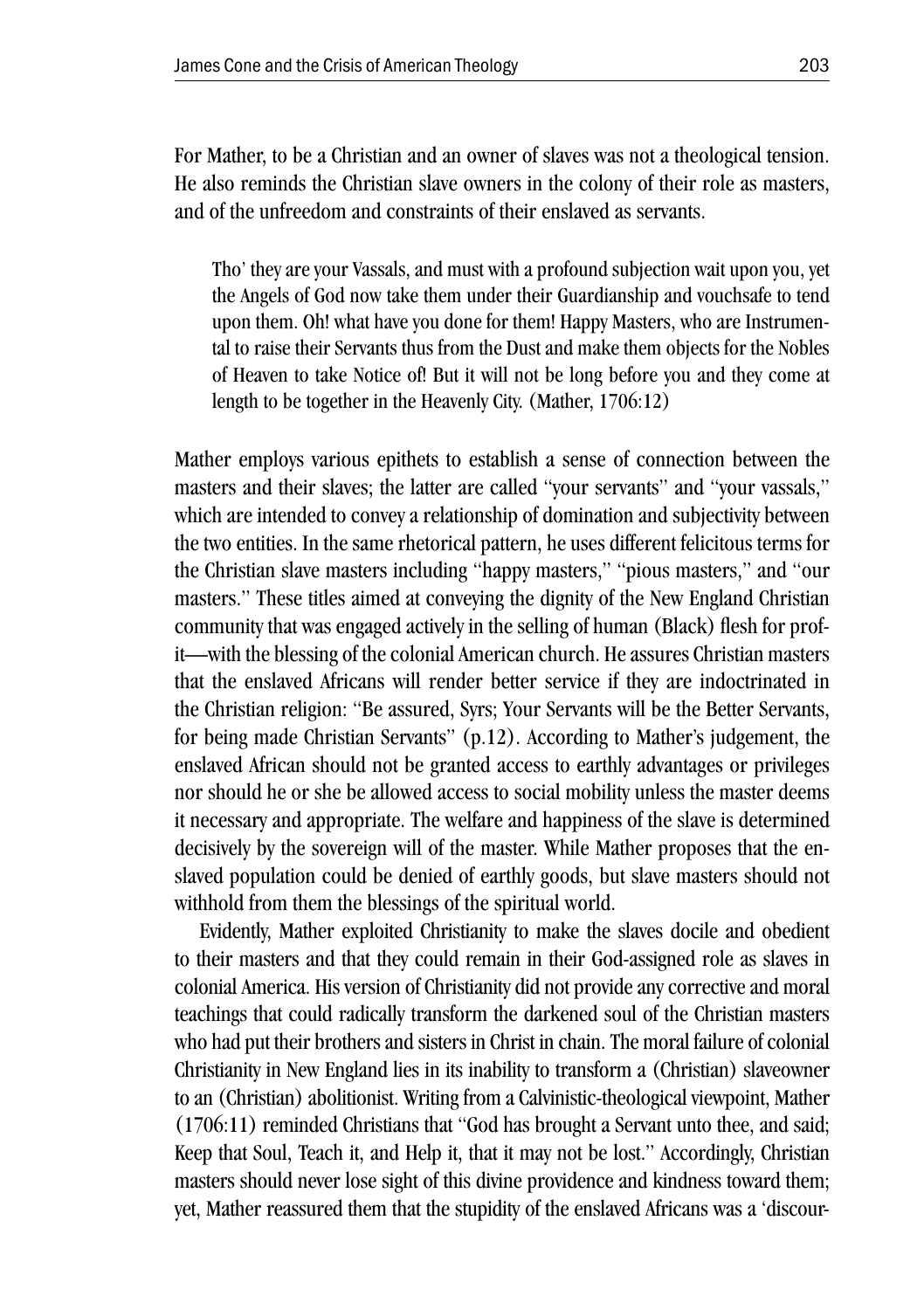agement', and that the purpose of the individual Christian master was "to teach, as to wash" the African (pp.15-6; Kendi, 2016:47-76). Teaching and washing about the master's duty to his slave implies both the full integration of the enslaved population to the Christian faith and complete assimilation into the white-European culture and worldview—which may infer the suppression or eradication of the imported cultural values and religious practices of African slaves in the colony.

Moreover, in 1701, the colonial New England Christian merchant, politician, and judge John Staffin published *A Brief and Candid Answer to a Late Printed Sheet Entitled the Selling of Joseph* in response to the Boston lawyer Samuel Sewall's *The Selling of Joseph*, the first anti-slavery track published in New England in 1700. Sewall's central thesis is that slavery was immoral and unlawful; it was unbiblical (for Christians) to own, buy, and sell slaves. Because of this (abolitionist) conviction, Sewall called upon the representative governing officials and authority to emancipate the enslaved population. In his counter-response, Staffin has eloquently argued that slavery as a system was "the constant practice of our own and other Christian Nations in the World," and that the institution of slavery should not be "condemned as irreligious… which is diametrically contrary to the rules and precepts which God hath given the diversity of men to observe in their respective Stations, Callings, and Conditions of Life, as hath been established" (Jehlen & Warner, 2013:823).

Moreover, he also added, "God hath set different orders and degrees of men in the world, both in Church and Common weal" (p.823) and that it was not an "evil to bring [Africans] out of their own heathenish country" (p.823) and to convert them to the Christian religion. Like Mather, Staffin interprets the enslavement of the Africans theologically and construes this aberration as an essential facet of God's providence in human history, especially in the history of white rule and hegemony in human civilization. About the outcome of the slavery debate, historian Ibram X. Kendi (2016:68) concludes "Samuel won the battle—Adam was freed in 1703 after a long and bitter trial—but he lost the war. America did not rid itself of slavery or of black people." He also points out the bewildering correlation between white supremacy, slavery, and American Christianity, for example, in the legal system in the colonial state of Virginia.

The Virginia legislature also denied Blacks the ability to hold office. Evoking reportedly the term "Christian white servant" and defining their rights, Virginia lawmakers fully married Whiteness and Christianity, uniting rich White enslavers and the non-slaveholding White poor (Kendi, 2016:68).

Hence, the godliest and gracious duty Christian masters could render to their slaves is not emancipation from the bondage of slavery, but spiritual emancipation from the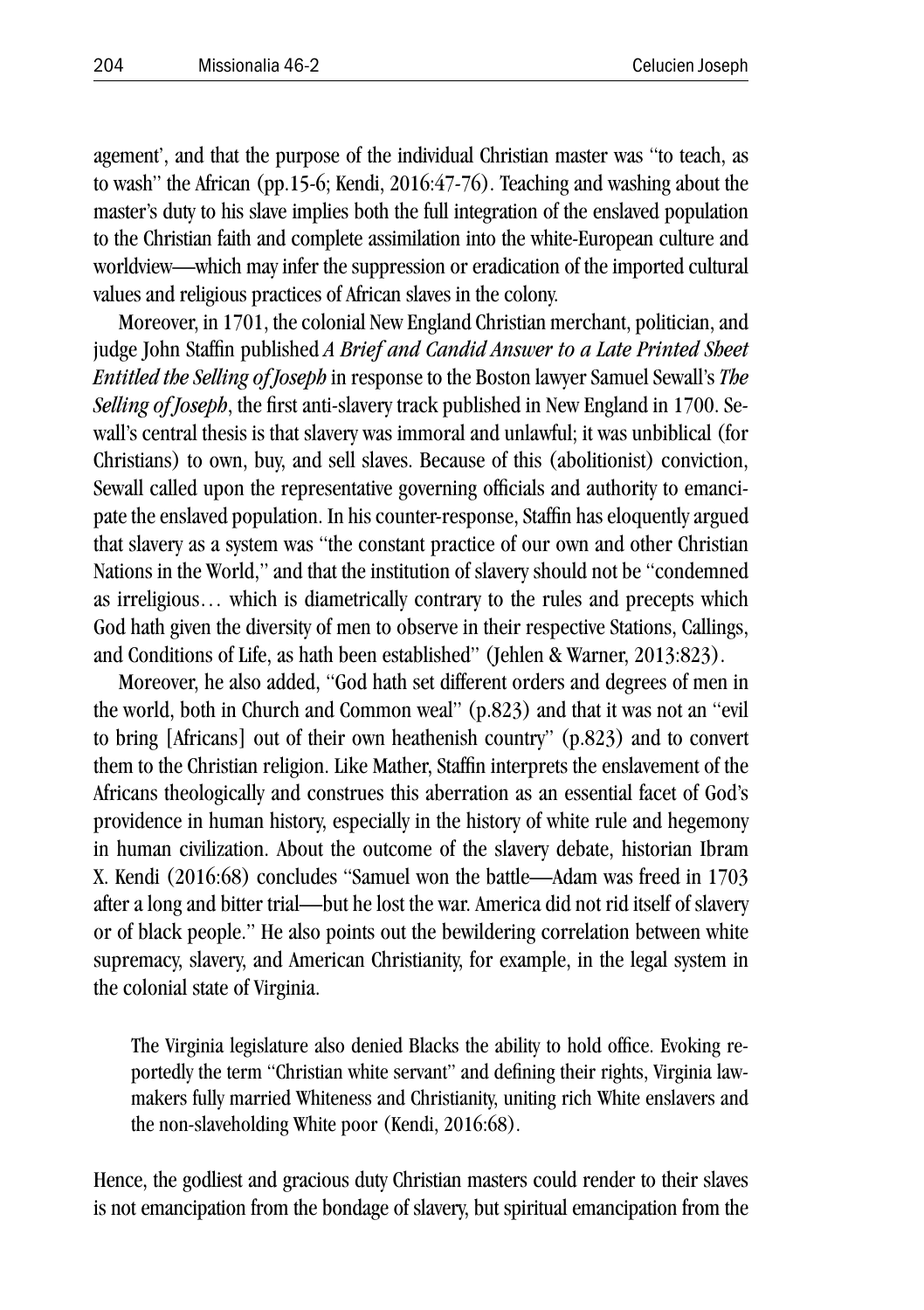bondage of sin through dispensing effective religious instruction to their slaves. For Staffin and pro-slavery Christian theologians and (Puritan) ministers, slavery "was a positive good, for it enabled Africans to accept Christian truth" (Kendi, 2016:.68). Historian Sydney Ahlstrom's observation is quite insightful about this great American paradox, the dialectic of American slavery and American Christianity:

That the United States—the first new nation, the elect nation, the nation with the soul of a church, the great model of modern democracy—moved into the 19th century with one of the largest and cruelest of slave systems in its midst with full constitutional protection is surely one of the world's greatest ironies. (2004:495).

It is in the same historical perspective that the editors of *Religion and the Antebellum Debate Over Slavery* could come to a similar conclusion:

The reformist impulse inherent in evangelical religion did not lead inexorably to an opposition of slavery. Rather, the tenets of evangelicalism, in a different social and cultural context, could be channeled into a slaveholding ethic for maters... In denominations in which evangelicalism's impact was weak, there was usually a conservative element that declared slavery a secular matter toward which religious bodies should remain neutral…Both popular revivalists and local ministers complained that preaching against slavery would interfere with their missionary and other purely religious work (McKivijan & Snay, 1998:5-9).

In short, slavery challenged black dignity and reduced the self-worth of black folk to non-being while white theologians and clergy correspondingly declared unapologetically and theologically the equal self-worth of every person, or as they say it in Haitian Creole "*tout moun se moun*" ("Every Person is a Person"). The idea that "every person has the same worth as every other is a revolutionary principle" in both (James Cone's) Black liberation theology and Third World Liberation theologies (Bigo, 1977:5). African American ethicist Peter J. Paris asserts that white American Christianity experienced no conflict between its theological thought, white Christian action, and the mistreatment of black people in America—including black Christians who share with them a common spiritual heritage; certainly, white American Christianity is less concerned about the practice of true biblical ethics or the biblical notion of justice for the advancement of the black population in society. Paris (1985:76) explains further; "Rather, in that respect, the white churches actually experienced no alienation between their thought and practice. This is evidence by the fact that any attempt to preach racial equality in the pulpits of white churches has always been viewed as an act of hostility against their prevailing ethics." The great divide between theology and ethics, thought and action, is a serious delinquent in contemporary American Evangelicalism.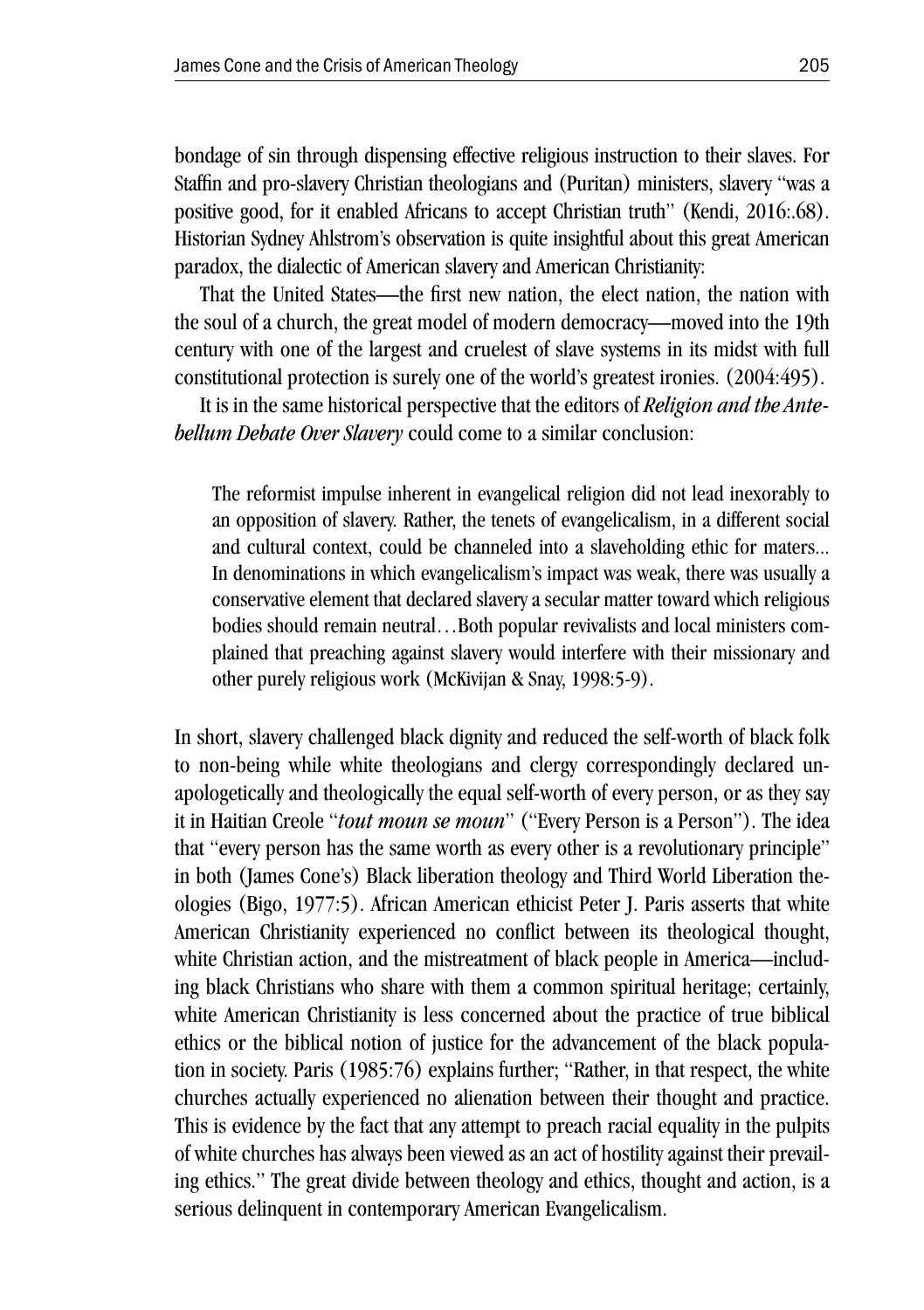## 4. The Bankruptcy of American White Theology

For Cone, the pivotal question concerning the relationship between American white theology and black oppression in the American society is this: "how to reconcile the gospel message of liberation with the reality of black oppression" (2011, pp.: xiv-xvi). In the American experience, it is unfortunate that "the public meaning of Christianity was [is] *white*" (pp. xvii). American white theology is bankrupt in many ways as it maintains its silence on matters of life and death in the contemporary culture, especially life threatening-issues that confront the welfare and happiness of people of colour in the U.S. As Cone (2008:31) has remarked, "consequently there has been no sharp confrontation of the gospel with white racism."

Notably, Cone describes the bankrupt nature of American theology in this striking and powerful paragraph:

Throughout the history of this country, from the Puritans to the death-of-God theologians, the theological problems treated in white churches and theological schools are defined in such a manner that they are unrelated to the problem of being black in a white, racist society. By defining the problems of Christianity in isolation from the black condition, white theology becomes a theology of white oppressors, serving as a divine sanction from criminal acts committed against blacks. (2010:9).

Also, he establishes a pivotal rapport between God exercising his righteousness in society and vindicating the cause of the helpless against their enemies and oppressors, and the morally-wicked:

Theologians and churchmen have been of little help in this matter because much of their intellectualizing has gone into analyzing the idea of God's righteousness in a fashion far removed from the daily experiences of men. They failed to give proper emphasis to another equally, if not of more important concern, namely; the biblical idea of God's righteousness as the divine decision to vindicate the poor, the needy, and the helpless in society (Cone, 2008:43).

Besides, Cone outlines specifically seven characteristics of white theology corelating with the social fabric of America and the chronology of American history and Christianity. First, white theologians are silent about black pain and suffering, and do not confront the moral evil of anti-black racism in America. Second, white theologians seem to hold a neutral position on social, economic, and political issues concerning the oppressed and the poor; when white theologians fail to be in solidarity with those who are victimized by the dominant class, they're directly or indirectly siding with the individuals in position of power and influence in society. Third, the language of white theology does not challenge the oppressive structures of society and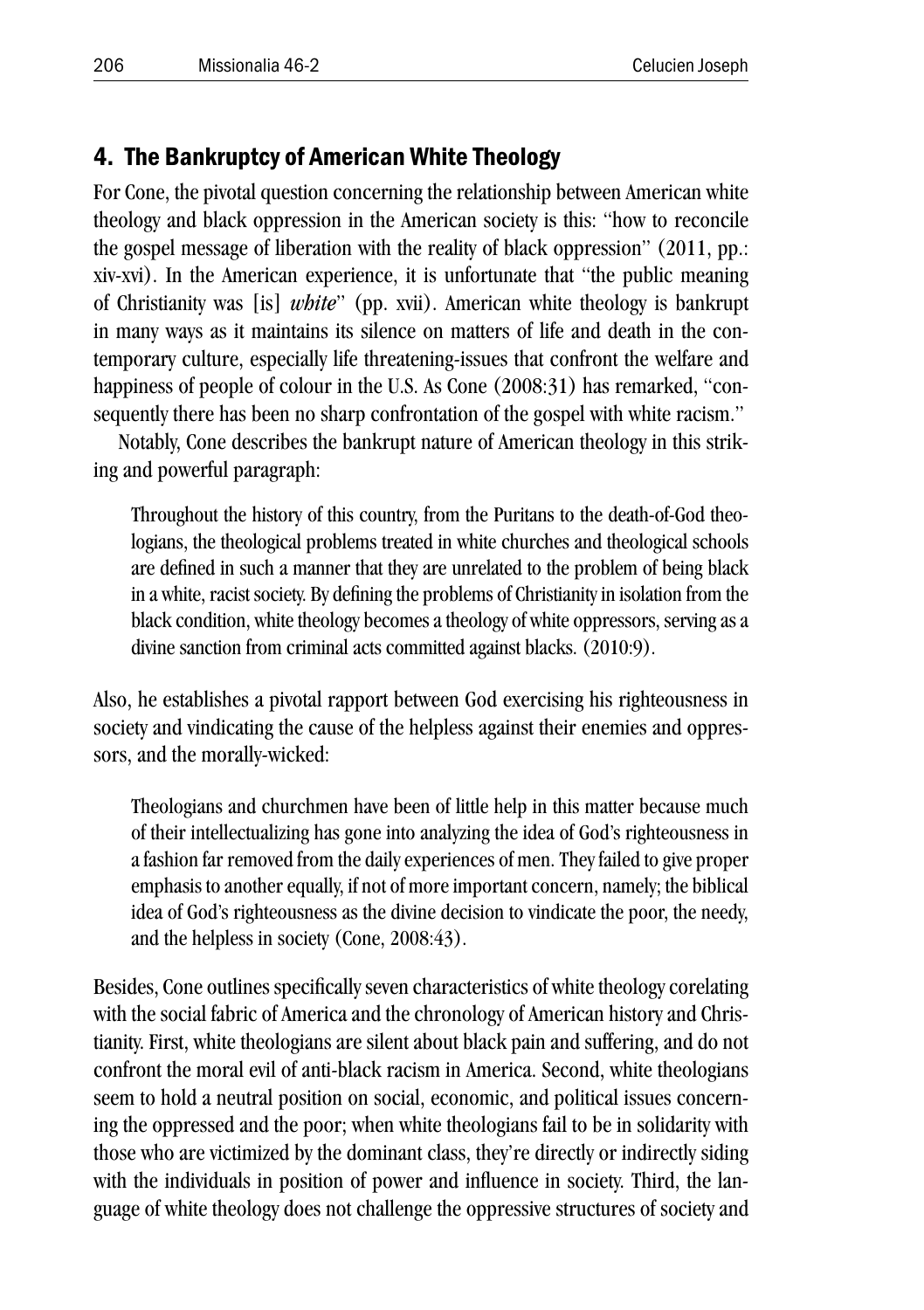systems of power that dehumanize the poor and the vulnerable. Fourth, American white theology and American white Christianity have been overwhelmingly patriotic and in solidarity with the racist government instead of siding with the poor and God to radically transform systems of inequality and injustice to structures of equity and justice, callous hearts to sympathetic hearts.

Moreover, fifth, American white theology is unable to define human nature in the light of the Gospel for the poor and the experience of the weak in society. Rather, the human nature or human identity is defined within the structures of whiteness and white values. As Cone (2010:86) puts it, "The human person in American theology is George Washington, Thomas Jefferson, and Abraham Lincoln." Sixth, white theologians are reluctant to address or confront directly the pressing issues of this age: human poverty and greed, physical deprivation and destitution, economic dispossession and income inequality, oppression and injustice, child and sex slavery, suffering and hunger, white supremacy and racial discrimination, imperialism and capitalism (Johnson, 1986:116). Finally, American white theology has also been unsuccessful to champion better race relations, economic uplift programmes for the poor and the lower-class, to support protest activism for racial and social justice politics, and to sustain Gospel-centred peace and reconciliation conversations. As Cone thunders in this insightful and provocative paragraph:

The sin of American theology is that it has spoken without passion…When it has tried to speak for the poor, it has been so cool and calm in its analysis of human evil that it implicitly disclosed whose side it was on. Most of the time American theology has simply remained silent, ignoring the condition of the victims of this racist society. How else can we explain the theological silence during the period of white lynching of black community in this nation? How else can we explain the inability of white religionists to deal relevantly with the new phenomenon of black consciousness? And how else can we explain the problem white seminaries are having as they seek to respond to radical black demands? There is really only one answer: American theology is racist; it identifies theology as dispassionate analysis of "the tradition," unrelated to the sufferings of the oppressed. (2010:18).

Elsewhere, Cone questions the exclusive content and particularity of white theological and curriculum suggesting that white religious education is not adequate and universal for all people, contrary to the traditional belief. In so doing, seminaries in America

emphasize the need for appropriate tools in doing theology, which always means white tools, i.e., knowledge of the language and thought of white people. They fail to recognize that other people also have thoughts about God and have something significant to say about Jesus' presence in the world…My point is that one's social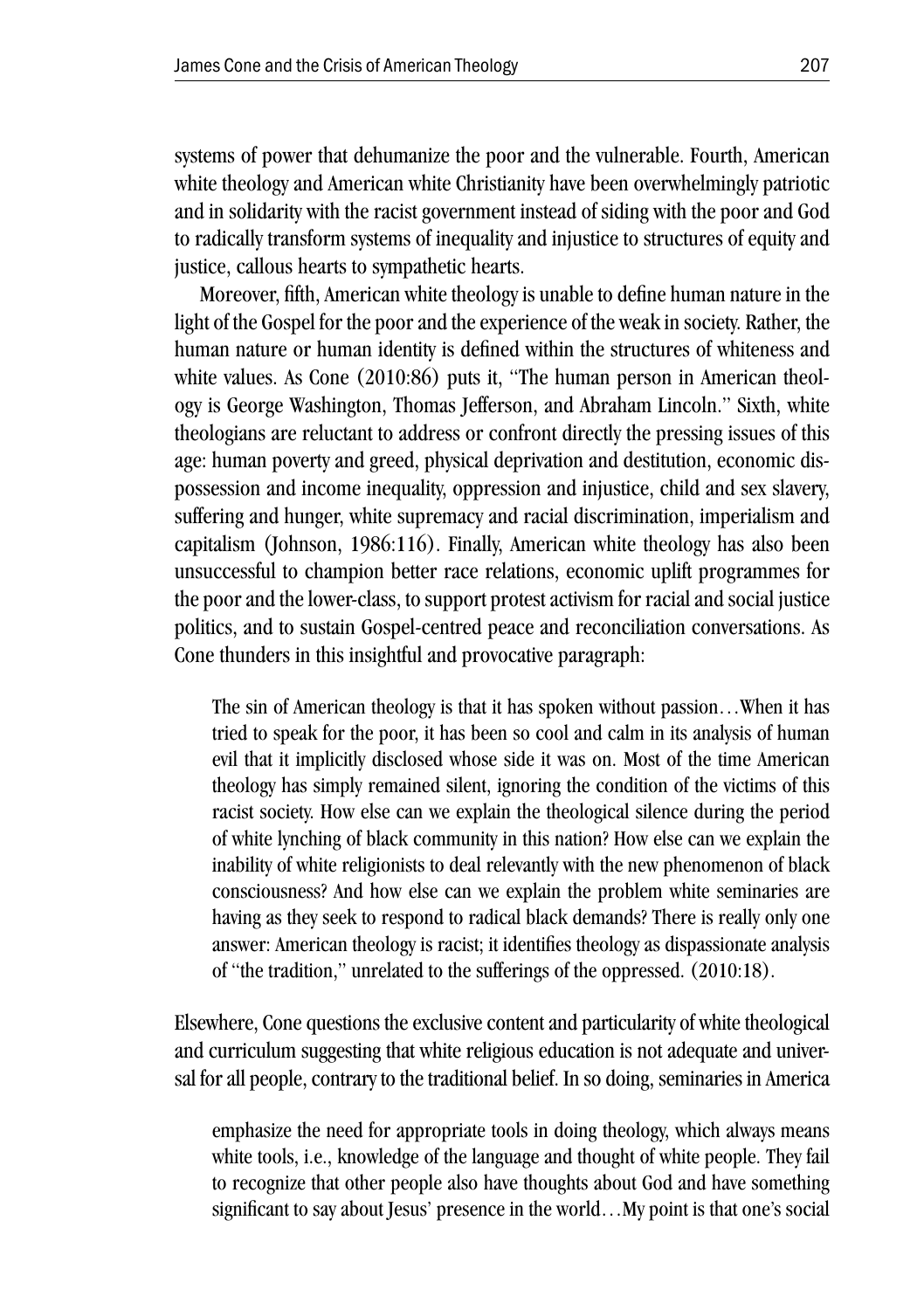and historical context decides not only the questions we address to God, but also the mode or form of the answers given to the questions (Cone, 2008, p.14).

The overwhelming emphasis on a white theological education and white representation in the Faculty-staff body in America's theological schools demeans the significance of theological contextualization in the classroom and the necessity for more inclusive and multicultural religious training to serve non-Anglo churches and faith communities. To strengthen his claim, Cone's remarks on the racial identity and deficiency of white theological expression is worth noting further:

Theology is always identified with a particular community. It is either identified with those who inflict oppression or with those who are its victims. A theology of the latter is authentic Christian theology, and a theology of the former is a theology of the Antichrist…American white theology is a theology of the Antichrist insofar as it arises from an identification with the white community, thereby placing God's approval on white oppression of black existence. (2010:6)

The lack of ethnic and racial diversity in America's seminaries and divinity schools give the false impression that one size fits all. As Cone (2010: 6) has asserted, "In a racist society, God is never color-blind. To say God is color-blind is analogous to saying that God is blind to justice and injustice, to right and wrong, to good and evil."

Cone goes further to denounce the irrelevance of theological guilds and (American) theologians who are indifferent to the existential crises of the community named above, "It seems that much of this abstract theological disputation and speculation—the favorite pastime for many theological societies—serves as a substitute for relevant involvement in a world where men die for lack of political justice" (Cone, 2008:43). By contrast, the attentive theologian must see it as a Christian responsibility to address "what the gospel has to say to a man who is jobless and cannot get work to support his family because the society is unjust" (Cone, 2008:43).

Similarly, it is a moral duty for the Christian thinker to discuss openly the relevance of the Gospel to the woman who has been abused, beaten, raped, and oppressed in the hands of evil men. What does the Gospel have to say to the innumerable black and brown boys and girls who have no economic standing in society and who are orphans because of the repressive structural systems and societal-political arrangements against them that do not recognize their humanity and dignity simply because of the colour of their skin and that they do not belong to the dominant white culture? What is the meaning of Christian theology for the undocumented immigrants and illegal refugees from the Caribbean and Latin American countries currently incarcerated in American prison cells just because they are here to seek a bet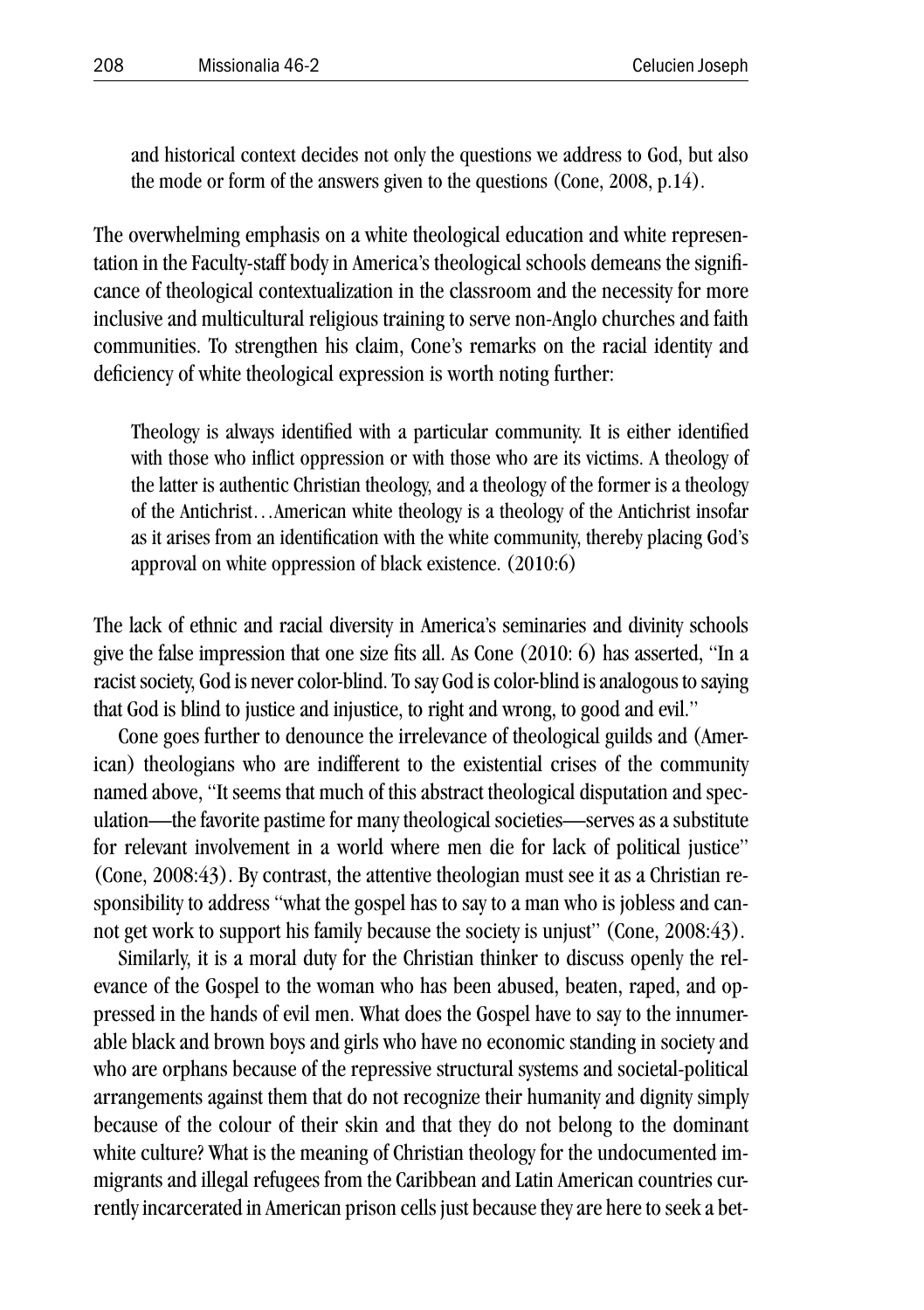ter life in America? Does the Christian Gospel have any relevance to the thousands of refugee children American Border Policies have illegally snatched away from their parents' hands at the U.S. Mexican borders? What does Christian theology have to say to the oppressed communities in earnest search for economic mobility, political rights, and social equality in their own land? How should Christian theologians help the oppressed community cope with and overcome Police brutality and the burden of racial injustices, hunger, and poverty in the "Land of Freedom" and the "Land of the Braves?" Cone interrogates the problematic nature of American theology, and it is a legitimate and relevant concern that Christian theologians and clergy should contemplate in their contemporary times:

Unless there is a word from Christ to the helpless, then why should they respond to him? How do we relate the gospel of Christ to people whose daily existence is one of hunger or even worse, despair? Or do we simply refer to them to the next world? (2008:43-4).

To move forward in our analysis, in his seminal text, *The Cross and the Lynching Tree*, Cones attempts to recapitulate the American narrative of terror and viciousness toward the country's black citizens and the inadequacy of white theologians to address constructively with the wisdom of the Christian gospel and the terrific message of the cross the crisis of black death and black dehumanization motivated by white (aggressive) rage and (intense) hatred. Writing with deep personal anguish and discontent, he reflects profoundly on the historical trajectories of his life:

I found my voice in the social, political, religious, and cultural context of the civil rights and black power movements in the 1960s. The Newark and Detroit riots in July 1967 and the assassination of Martin Luther King Jr. in April 1968 were the events that shook me out of my theological complacency, forcing me to realize that bankruptcy of any theology in America that did not engage the religious meaning of the African American struggle for justice…Silence on both white supremacy and the black struggle against racial segregation made me angry with a fiery rage that had to find expression. How could any theologian explain the meaning of Christian identity in America and fail to engage white supremacy, its primary negation? (Cone, 2011: xvi-xvii).

For Cone, the three great historical heresies and antitheses to the Gospel in America are anti-black racism, the silence of white churches about social justice issues and the plot of the poor, and the silence of white theologians on black death and alienation in the American society. Cone suggests, however, it was "self-interest and power corrupted their understanding of the Christian gospel" (Cone, 2011:xvi-xvii) that motivated many white theologians and many whites who confessed the Christian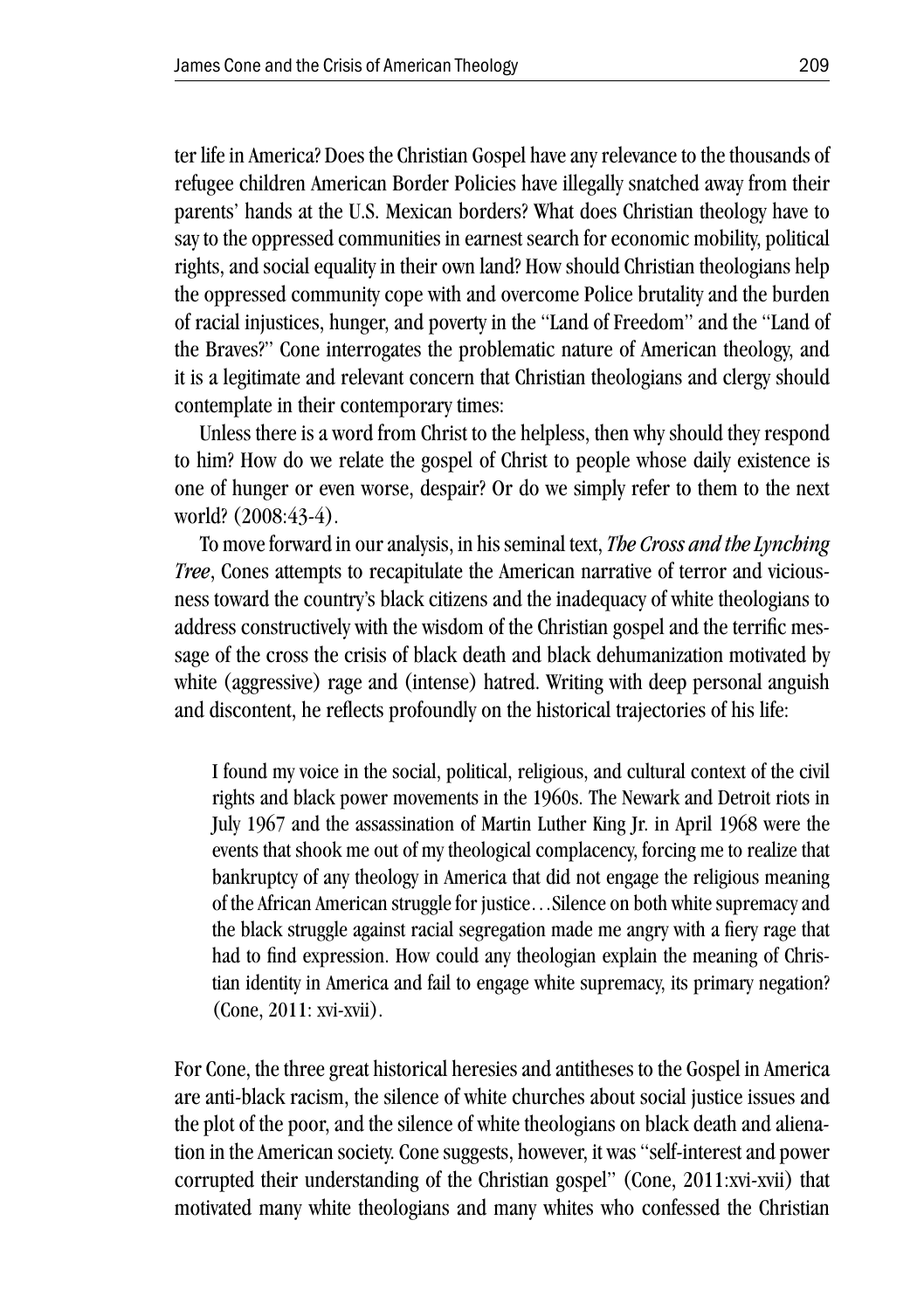faith to support the social evils of three-and-a-half-centuries of slavery and a century of racial segregation. It is within these historical trajectories and particularly the history of black suffering that Cone (2010: xii) could write reactionally, "If theology had nothing to say about black suffering and resistance, I could not be a theologian." To substantiate Cone's above thesis, we shall provide various forms and articulations of America's cultural and theological predicament.

## 5. The Crisis of White Theological Discourse

The prominent Swiss-born American church historian Philip Schaff (1819-1893), a proponent of white supremacy and pro-slavery theologian articulated an ambivalent view on race relations. He defended the institution of slavery through his publication. Schaff energetically contended that slavery would one day be recognized in the American society as "no doubt an immense blessing to the whole race of Ham" (Noll, 2009:51) he was also convinced that "The Negro question, lies far deeper than the slavery question" (p.51). Unquestionably, Schaff strongly believed that "The Anglo-Saxon and Anglo-American, of all modern races, possess the strongest national character and the one best fitted for universal domination" (Cone, 2011:p. 6).

Similarly, the eminent 19th century Reformed theologian and Professor of Theology at Princeton Theological Seminary Charles Hodge (1797-1878) was a slave owner and therefore did not view slaveholding as a sin or America as a slaveholding Christian nation as contrary to biblical ethic (Torbett, 2006:79). In the "Slavery" article, penned in 1836, he claimed nowhere in the New Testament that Christian slave masters are commanded to emancipate their slaves: "If we are right in insisting that slaveholding is one of the greatest of all sins; that it should be immediately and universally abandoned as a condition of church communion, or admission into heaven, how come is it that Christ and his apostles did not pursue the same course?" (Gutjahr, 2012:172).

White theology coupled with the question of race in the antebellum America indicates that the slaveholding America was morally bankrupt, and that the nation must undergo a radical evaluation of ideals and values. It also signals that, in principle, slaveholding contributed to the moral failure of Christian America and American Christianity, equally. The French philosopher Diderot, in his anti-slave trade article and argument against the institution of slavery, correspondingly, which he co-published with Alembert in the first modern encyclopedia (*Encyclopedie*, 1751-77), denounces, "If a trade of this sort can be justified by some principle of morals, there is no crime, however atrocious, that one could not legitimate" (Appiah, 2011:109).

When a particular theological expression articulates such a conviction, or a theological system promotes such a (human) practice, it invites us to assess the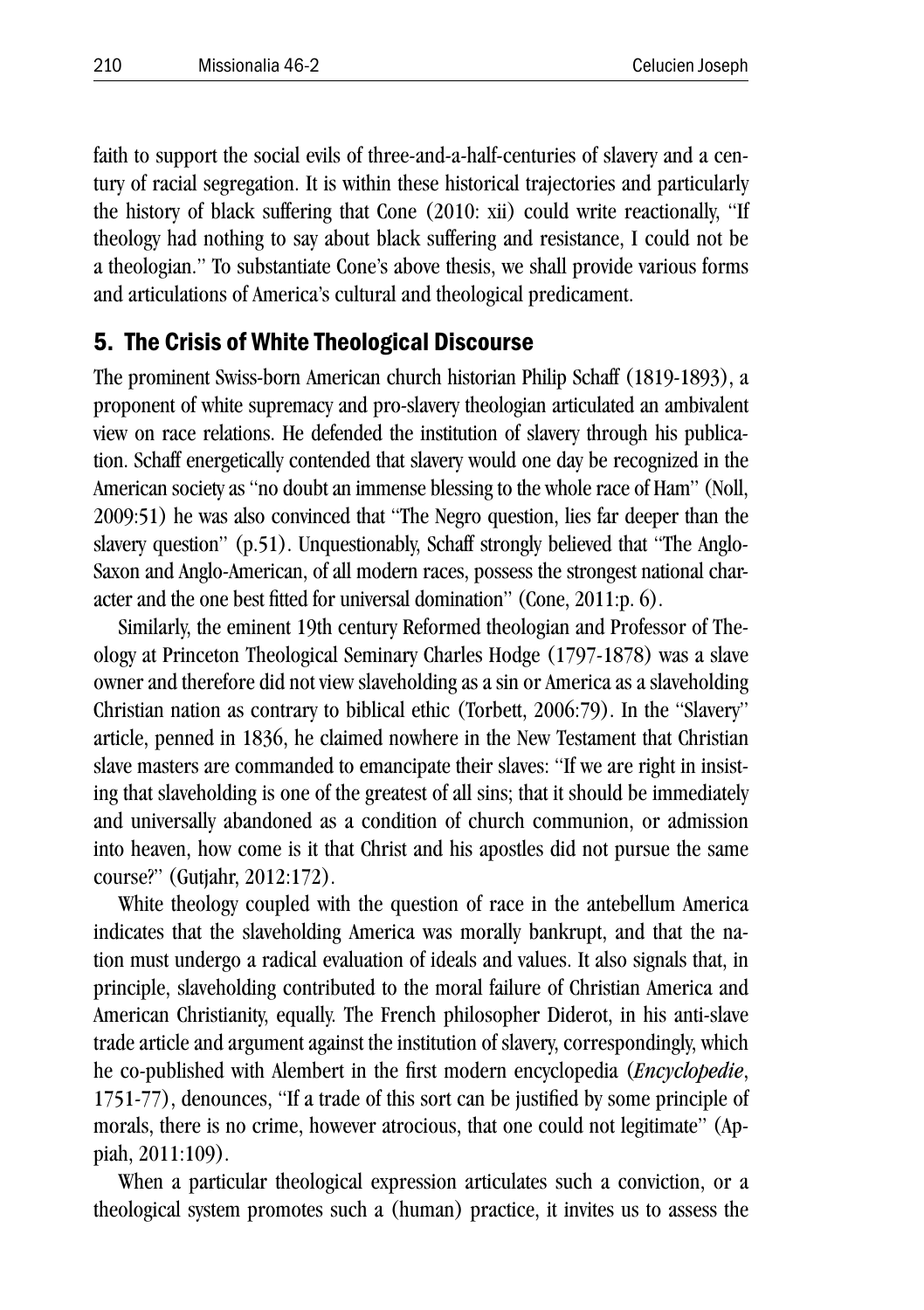seriousness of its message and its relevance to human flourishing. Cone (2010:35), however, reminds us that "The black church in America was founded on the belief that God condemned slavery and that Christian freedom meant political emancipation." How can a society flourish when one group progresses, and the other group suffers oppression and exploitation and is deprived of its goods?

Incontestably, human suffering is too urgent in our contemporary times and the omnipresence of evil in our city and the modern world threatens every area of human existence for theologians to focus exclusively on theological jargons of Christian theology and to be disengaged with the realities of the moment. The fragility of human life, the uncertainty of the present, and the vacillation of future possibilities should be sufficient reasons for theology to be the most relevant guide to our existential troubles and challenges. It is critical for Christian religious thinkers to use their craft aptly to foster hope and healing. About this pivotal matter, cone could write convincingly, "With clever theological sophistication, white theologians defined the discipline of theology in the light of the problem of the unbelievers (i.e., the question of the relationship of faith and reason) and thus unrelated to the problem of slavery and racism" (Cone, 2010:35). White theologians do not question the system that produces the subjugation and abuse of the poor and people of colour, and the culture of despair that engenders hostility in society. Human domination is taken for granted in American theological inquiry, resulting in a theology that is incapable to respond adequately to the needs of the people and the demise of American civilization.

The issue at stake is that American white theologians have turned off the economic, political, or social concern at will in most human contexts, as if it were not part of their lifeblood (Assmann, 1976:9). The pressing matter is that human suffering should be interpreted as a profound theological problem, and theologians must provide hope to the abused, the exploited, and the damned; theologians must speak of God's liberating presence to the common people in society. Likewise, they must confront the moral matters of their culture and this age. Christian theology must provide an adequate answer to individuals trapped in the socio-economic difficulties and political uncertainties in society.

Finally, Cone makes a resounding case for moral and ethical reform within American Christianity and the practices of American churches. He declares, "If white Protestant churches failed to be a beacon of leadership in America's racial crisis, part of the responsibility for the failure was due to the way its leading religious spokespersons ignored race in their interpretation of the Christian faith" (Cone, 2011:57). To put is simply, weak churches may have devastating effects on the life of the people in society. Evangelical historian Mark Noll, who traces the causes associated with Christianity in the mid- nineteenth 19th century American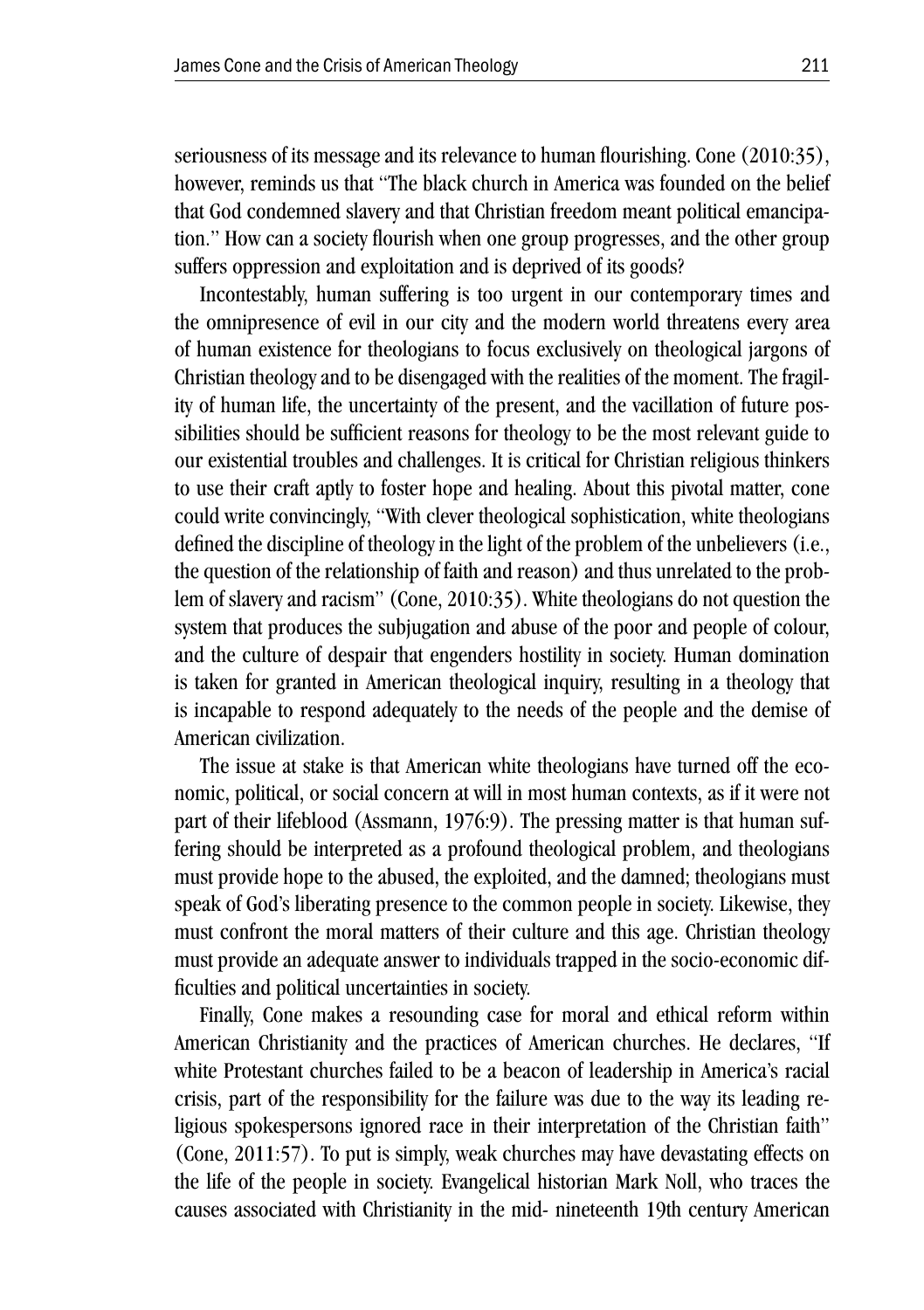culture, writes observably, "One momentous-by-product of religious expansion was the fact that the institutional life of the major Protestant churches worked an echoing effect on the body politic (Noll, 2009:27).

In his acclaimed text, *Theology in America*, historian E. Brooks Holifield highlights some of the major shortcomings associated with White American theology including the inability of white theologians to mobilize the American people toward better race relations (i.e. unity and reconciliation) and to transcend the cultural pitfalls and political differences between white and black Christians. These concerns are thus followed: (1) "the theological impasse meant that theology could no longer articulate the moral vision that held that culture together" (Holifield, 2008:503); (2) for others, theology is unable "to unite Americans or to help them transcend the pull of economic and political interests"(Ibid), and finally, (3) "The cultural language that supposedly united Americans proved itself able to contribute even more forcefully to their division" (Ibid). What should then be the task of theology in the life of the church and in culture in 21st century?

## 6. The Task of Christian Theology

One of the major theological questions in Western theological tradition has been the concerns for proper theological method and structure. Theologians have not arrived at a consensus on the underlying role of Christian theology. Equally, various propositions about the task of Christian theology in the church and society that have been suggested often conflict each another. For example, Reinhold Niebuhr (2013:9) construes the chief role of theology as "an effort to construct a rational and systematic view of life out of the various and sometimes contradictory myths which are associated with a single religious tradition." In the introductory page of his well-praised *Systematic Theology (Volume One),* Paul Tillich (1973:3) establishes a strong rapport between theology and the life of the church; he interprets theology as a function of the Christian church, that is, theological conversations must emerge from the practices and experiences of the people of God, and that the basic task of theology is to respond satisfactorily to the needs of the church. Hence, theology is simply "the statement of the truth of the Christian message and the interpretation of this truth for every new generation" (Tillich, 1973:3).

 The content, shape, and method of theological discourse is created within the ideological worldview of the given culture, as well as in the socio-political, and the historico-cultural trajectories of the associated generation. Karl Barth in *Church Dogmatics* articulates a similar perspective that Christian theology is an impossible enterprise without the active participation and experience of humanity, and that divine revelation enlists men and women into service. The idea of theology as service in Barth is central in Cone's theological development; the notion denotes that God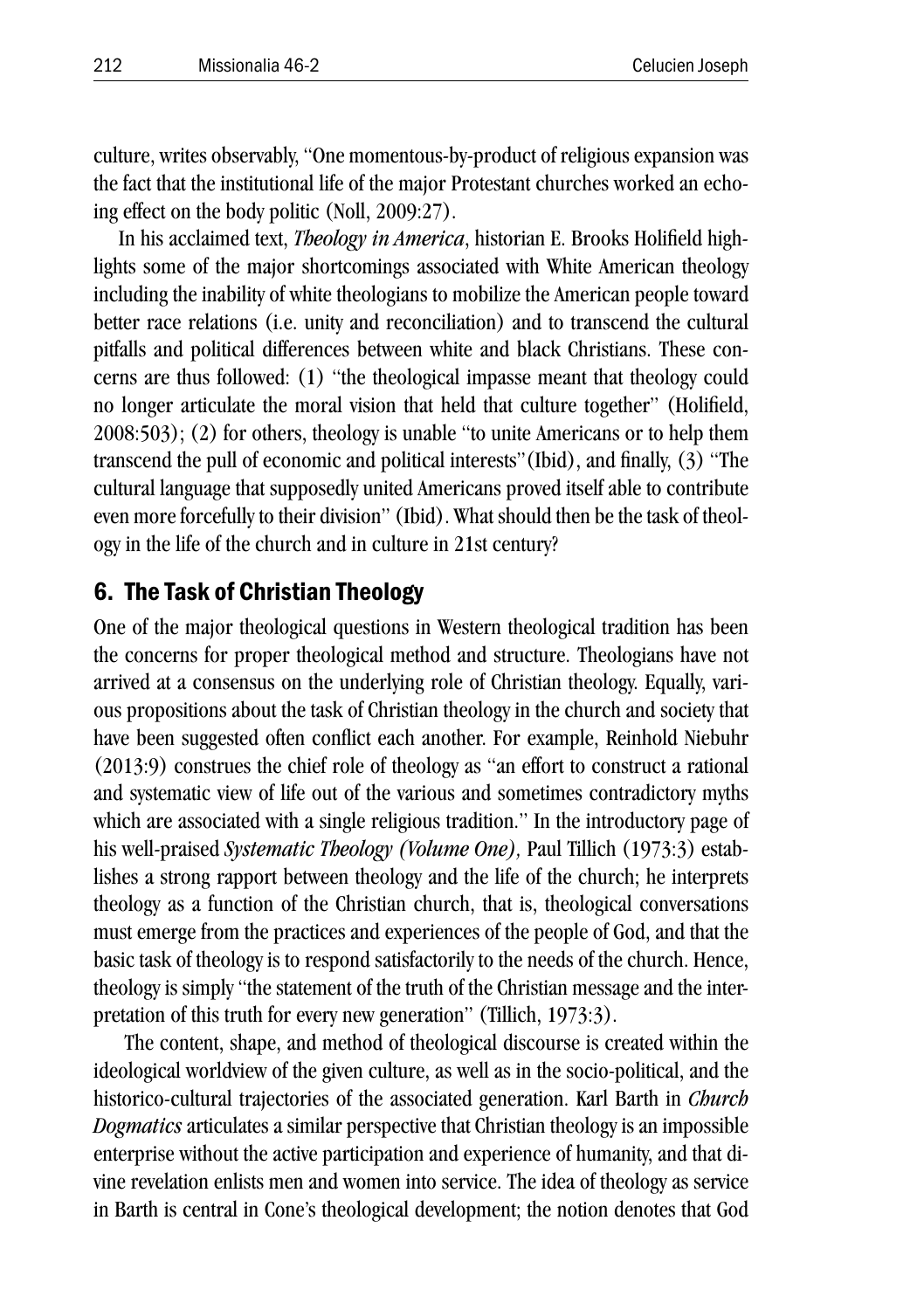has chosen the church in society to be a community that fosters healing, care, comfort, and hospitality, and that "the work of theology is thus wholly related to the task of the Church which is that of every Christian" (Barth, 1994, pp.:81-2). Therefore, divine revelation has called followers of Christ to work collaboratively to restore the broken humanity and to integrate men and women into the beloved community of Christ Jesus toward a better humanity, as God himself continues to effect renovation in society through the cooperation and submission of his ambassadors (the church as people of God) in the world.

Moreover, in *Towards Christian Political Ethics*, Liberation theologian Jose Miguez Bonino (2007:39) advises that the engaged theologian should carefully examine the dialectic of praxis and theory in theological analysis, and the end of such endeavor is not to produce a perfect harmonization between these two poles; "on the contrary, instead of a balanced harmony we must think in terms of two poles that challenge each other, making change and movement possible." For Bonino, human action should challenge the theory that has informed it, and human thought should drive action to new explorations; to put it another way, the reality individuals create should transform human (their) action, and action is oriented toward and by that reality (Bonito, 2007:39).

 From this vantage point, the conscious theologian should be mindful that every human act has both a social and political content, and that "a theology of the historico-political development of man is only possible in so far as it relates to an ethic of change, and in so far it accepts political action as a means of transforming society" (Assmann, 1976:33). In the words of Clodovis Boff (2009:xxi), Black and Liberation theologies (i.e. Womanist, Feminist, Third World, Postcolonial, indigenous) call for "a positive, contextual, and concrete knowledge of society…the theology of liberation pleads for a reading of Scripture in continual mindfulness of and orientation to concrete challenges and problems…it appears as a demand of the praxis of faith, to the extent that this faith seeks to be incarnate".

In addition, James Cone and the religious thinkers who labor from liberationist and constructive theological angles find some serious shortcomings within the contours and workings of the Western theological canon; in the words of Cone:

There is no "abstract" revelation, independent of human experience, to which theologians can appeal for evidence of what they say about the gospel. God meets us in the human situation, not as an idea or concept that is self-evidently true. God encounters us in the human condition as the liberator of the poor and the weak, empowering them to fight for freedom because they were made for it. Revelation as the word of God, witnessed in Scripture and defined by the creed and dogmas of Western Christianity, is too limiting to serve as an adequate way of doing theology today (2010: xiv).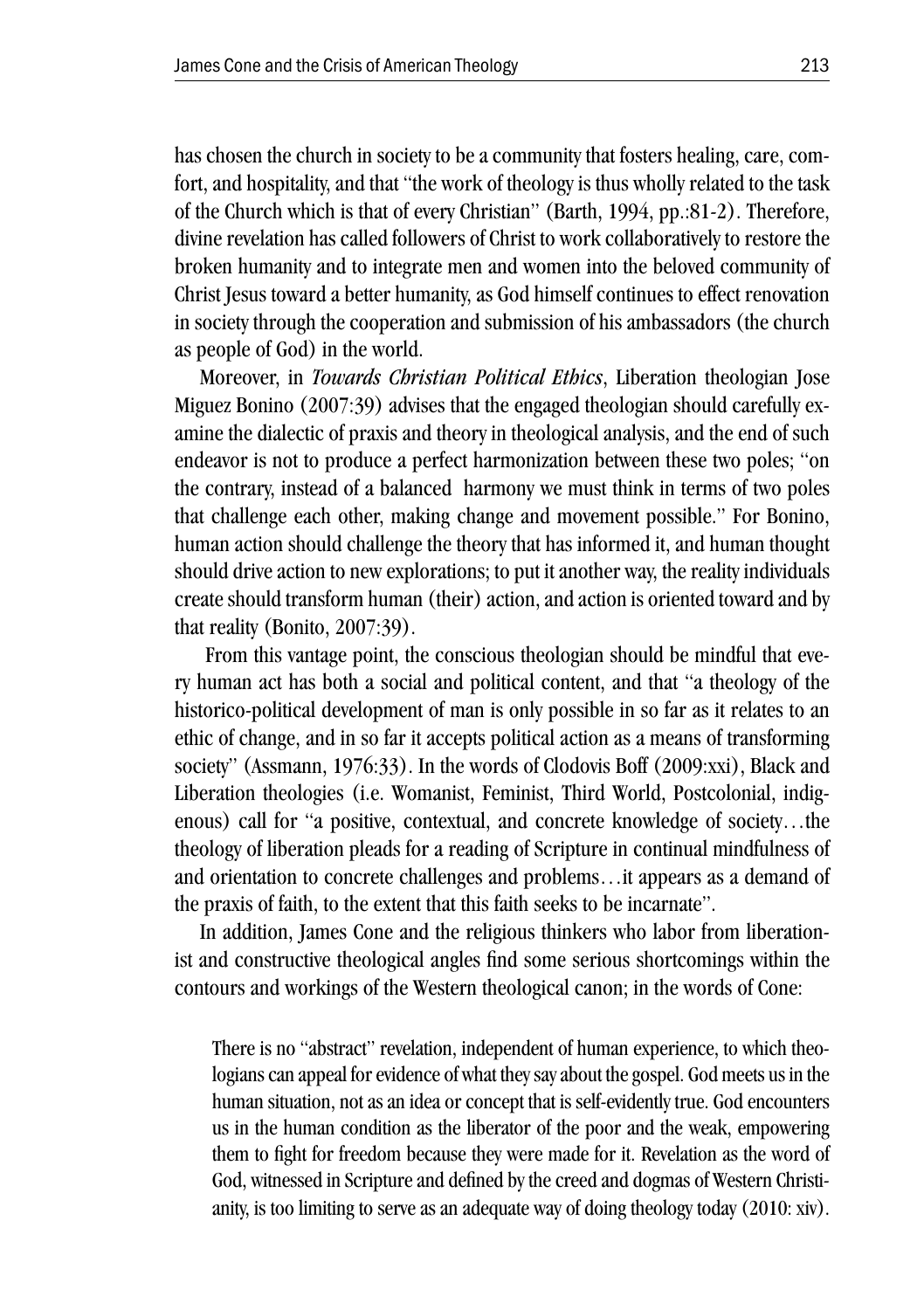Cone (2008:39) has advanced that the goal of Christian theology, whether confessional or public theology, is "the liberation of man" and woman. By providing a succinct definition of the discipline, he asserts clearly that "Theology is not only rational discourse about ultimate reality; it is also a prophetic word about the righteousness of God that must be spoken in clear, strong, and uncompromising language" (Cone, 2010:xii). Cone questions the validity and relevance of Western theological tradition that often seeks to supply "the rational justification of religious belief in a scientific and technological world that has no use for God" (Cone, 2010:xiv) while ignoring the problems of this age and the urgent care for the poor in society. With personal conviction, he declares unapologetically, "When I thought about the long history of black suffering and the long silence of white theologians in its regard, I could not always control my pen or my tongue. I did not feel that I should in any way be accountable to white theologians or their cultural etiquette" Ibid:xv). Understandably, Cone's theology is a political theology that is concerned primarily with the personhood and dignity of black people. Critics often find shortcomings in Cone's Negritudinist theology and the absence of theo-political analysis on the economic disfranchisement of the poor and blacks.

Cone's political theology has two dimensions: the human aspect and the political consciousness coupled with social action. He construes the role of liberation theology as a revolutionary force in society that should not accept the "established order;" it must disturb it, alter its content, and deracinate its unjust structures. To put it simply, "such a political theology has to desacralize not only nature, but all the institutions of the status quo. It also has to put the new institutions brought about change in a human perspective. It must ever accept the ethics of the 'establishment'" (Assmann, 1976:33). The great impetus of Cone's theological corpus is human flourishing and wholistic shalom in society, and the welfare and freedom of the poor and the sweeping renovation of societal powers and forces in which they live.

## 7. Theology and the Quest for Human Flourishing

Theology must always be an on-going exercise as time changes and society evolves for good or bad. The theological task as that which it is emerged from "the covenant community with the sole purpose of making the gospel meaningful to the times in which men live" (Cone, 2008: 31). The essence of the Gospel message is unchanged, and it remains the same regardless of the crisis of the time; nonetheless, as Cone proposes, "every generation is confronted with new problems, and the gospel must be brought to bear on them. Thus, the task of theology is to show what the changeless gospel means in each new situation" (Cone, 2008:31). However, since theology is always contextual, and the message of the Gospel is transcultural and transracial, Christian theology, shaped by the redemptive news of Christ, must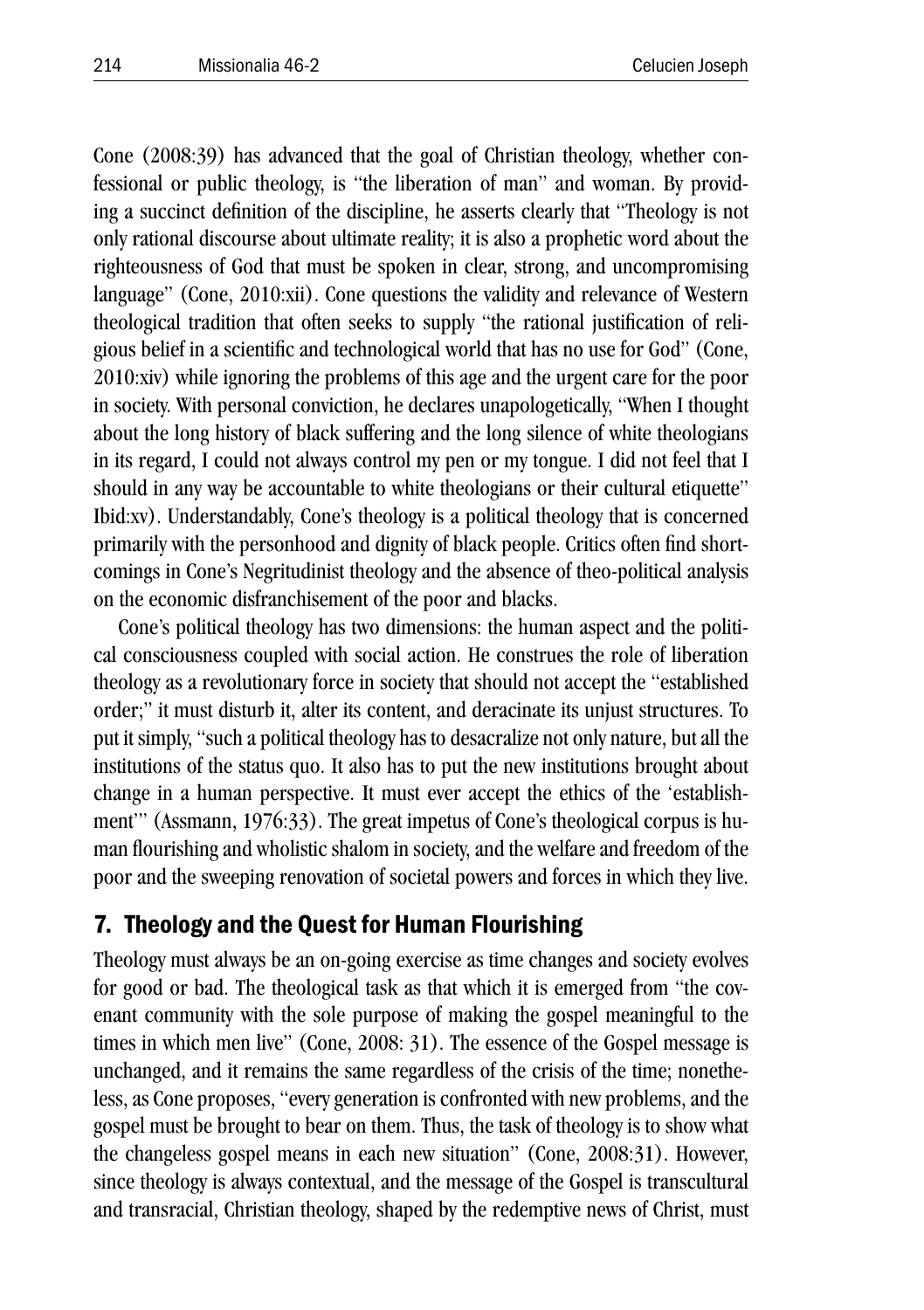respond directly to the black condition in American and the living and economic situations of the vulnerable in their respective country—especially individuals in the developing world living under the constant threat and ruse of American-European imperialism, and the neo-colonial and economic global capitalism. Theologians should not ignore the real nature of society—the rapport between infrastructure and superstructure, the socioeconomic determinations, cultural and political ideologies, the nature of the state—and the ways that social dynamics have shaped theological language and exposition, as well as theological praxis (Bonino, 2007:37).

Toward the quest for human flourishing, Christian theologians must participate enthusiastically in public advocacy and render satisfactory civic service toward the common good. As the Gospel is about human liberation, salvation, and optimism, when the oppressed of the world "begin to hear Jesus' message as contemporaneous with their life situation, they will quickly recognize that the "political hermeneutics of the gospel" (Cone, 2008:36). Christianity becomes for them "a religion of protest against the suffering and affliction of man" (Ibid), which Jesus came to eradicate. This Jesus now dwells in the community of the world's poor, the afflicted, and the outcast who lodge in the ghetto of human despair and labyrinth of death; correspondingly, Jesus the Liberator lives among the postcolonial exploited individuals and families which American military forces and European interventionist powers have pushed in the margins of society. Cone teaches us that the relevance of Jesus' liberating message is not only good for the black and brown people in America; the person and work of Jesus is a life-changing experience to the orphan in the streets of Cape Town, South Africa; the widow in the shanty towns in Haiti and Jamaica; the mine worker in Ghana and Kenya; the sugar cane workers in the sugar industry in Dominican Republic and Cuba; the undocumented African immigrants in the ghetto of Paris and Tel Aviv; and the single mother in the war zone in Afghanistan and Pakistan.

If we can believe the New Testament witness which proclaims Jesus as resurrected and thus active even now, then he must be alive in those very men who are struggling in the midst of misery and humiliation. If the gospel is a gospel of liberation for the oppressed, then Jesus is where the oppressed are and continues his work of liberation there. Jesus is not safely confined in the first century. He is our contemporary, proclaiming release to the captives and rebelling against all who silently accept the structures of injustice. If he is not in the ghetto, if he is not where men are living at the brink of existence, but is, rather, in the easy life of the suburbs, then the gospel is a life (2008:38).

On a personal level, Cone, reflecting on the tragic collective experience of Black Christians in the segregated Bearden, Arkansas in the 1950s and 1960s who came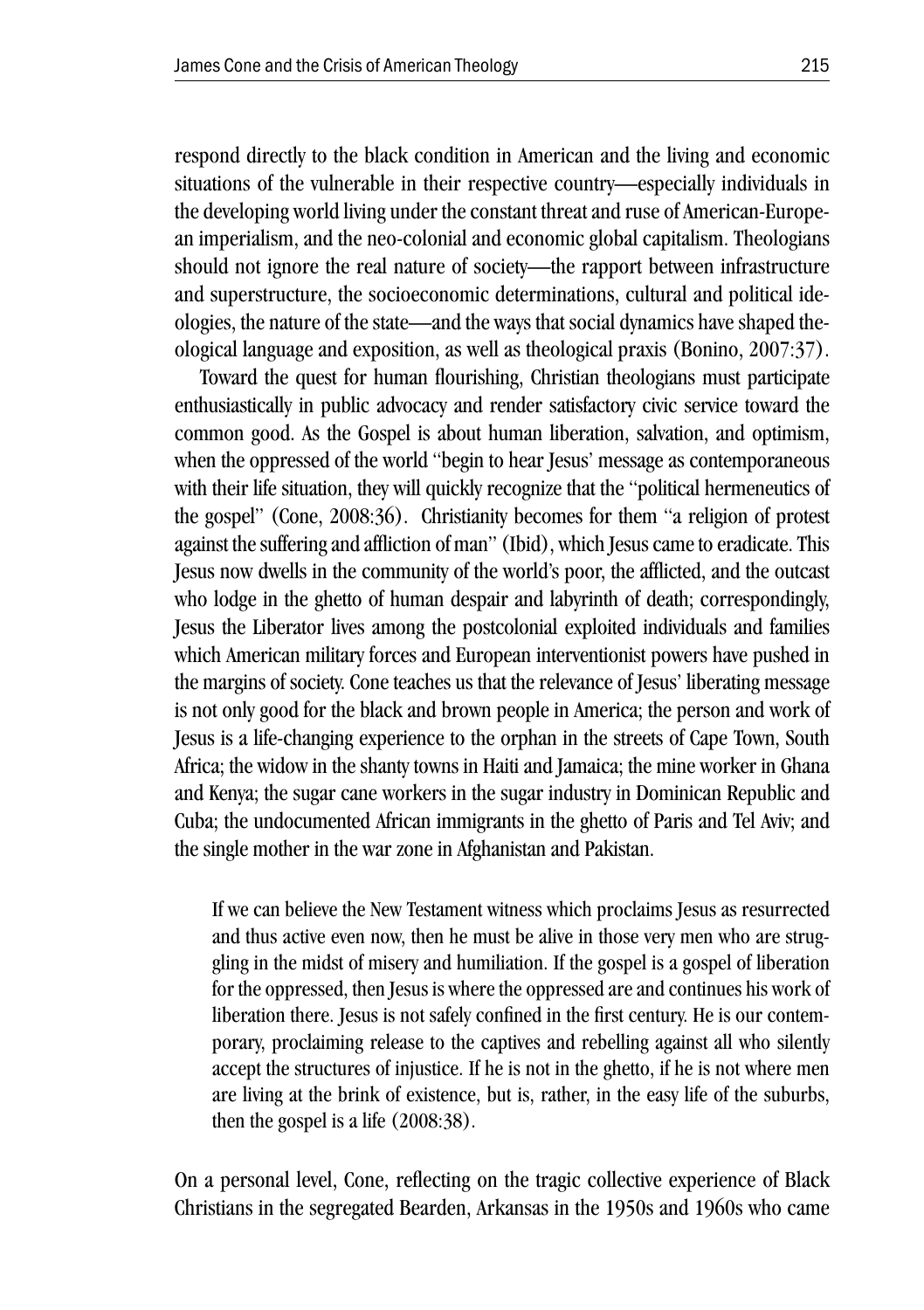face to face with white terror and white supremacy, writes optimistically and courageously about the meaning of Jesus in their everyday life; Jesus was a:

trusted friend who understood their trials and tribulations in this unfriendly world…Jesus was always there, as the anchor of life, giving it meaning and purpose and bestowing hope and faith in the ultimate justice of things. Jesus was that reality who empowered black people to know that they were not the worthless human beings that white people said they were (Cone, 2007:p.3).

Consequently, contemporary theological reasoning must promote a Christology that empowers the weak toward self-liberation and collective agency, as well as a doctrine of Christ that boasts about the enduring presence of Jesus the Deliverer among the economically-disfranchised poor, and the disadvantaged races and ethnic groups in the world. In Cone's Christology, the oppressed is always the protagonist and actor by the virtue of Jesus' intentional closeness and solidarity with them. The Christian theologian should commit to the struggle and deliverance of the underrepresented individuals and families in society; he or she must attempt to create a new theological language that prioritizes the plot of the underserved population and the historical fight of the poor for justice, equity, and rights.

In addition, In *A Black Theology of Liberation*, Cone introduces the threefold tasks of Christian theology:

- 1. The task of theology is to explicate the meaning of God's liberating activity so that those who labor under enslaving powers will see that the forces of liberation are the very activity of the being of God. Rather, it is a study of God's liberating activity in the world, God's activity on behalf of the oppressed (Cone, 2008:3).
- 2. The task of Christian theology is to analyze the meaning of hope in God in such a way that the oppressed community of a given society will risk all for earthly freedom, a freedom made possible in the resurrection of Jesus. The language of theology challenges societal structures because it is inseparable from the suffering community (Cone, 2008:4).
- 3. The task of (black) theology is to analyze the nature of the gospel of Jesus Christ in the light of (the experience of) the oppressed (blacks) so they will see the gospel as inseparable from their humiliated condition, and as bestowing on them the necessary power to break the chains of oppression (Cone, 2008:5).

In *God of the Oppressed*, Cone articulates three complementary tasks and roles of the Christian theologian as an exegete, a teacher, and a preacher. Each function relates to his work in the church and responsibility in society: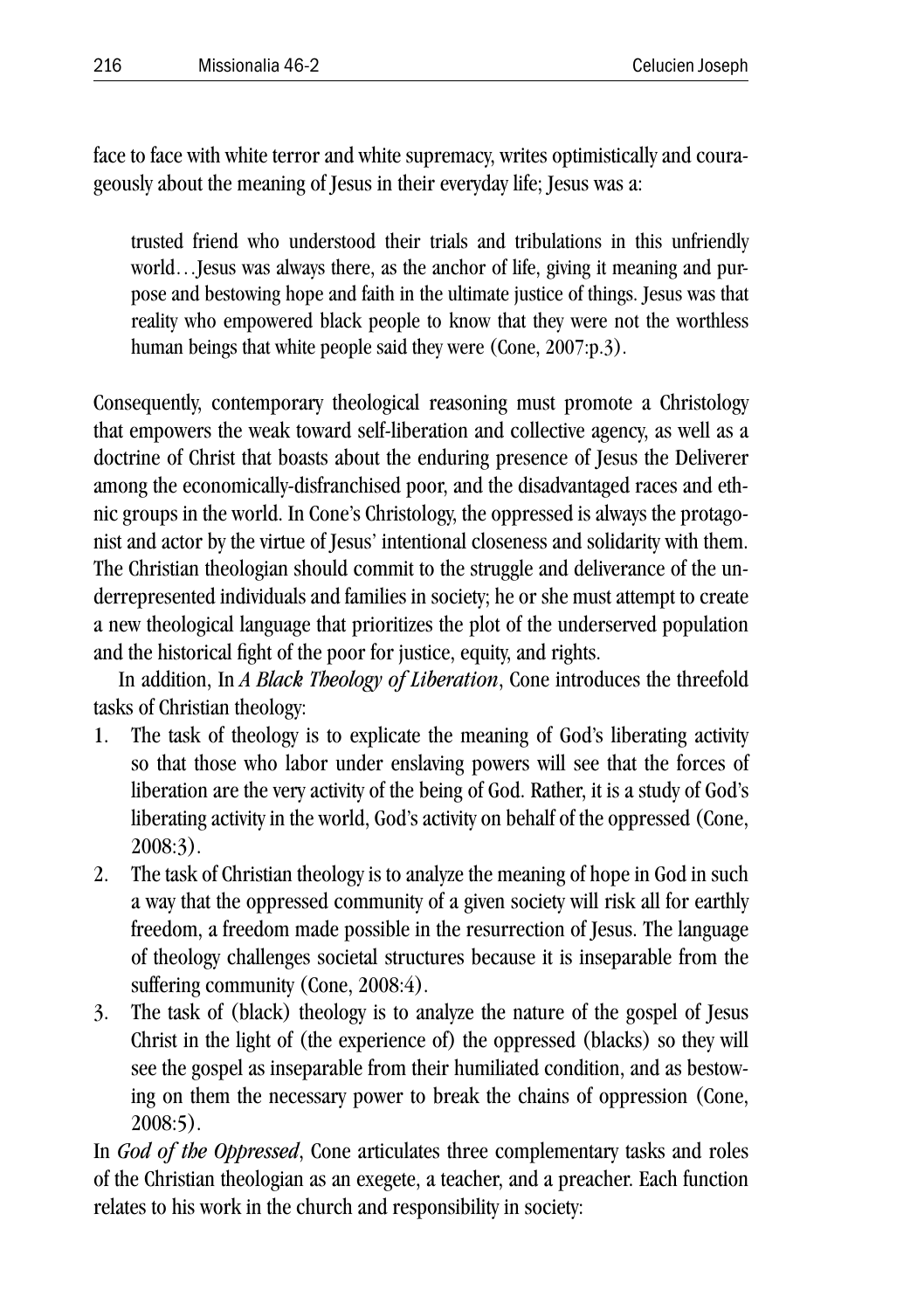- 1. The task of the theologian, as a member of the people of God, is to clarify what the Church believes and does in relation to its participation in God's liberating work in the world. In doing this work, the theologian acts in the roles of exegete, prophet, teacher, preacher, and philosopher (Cone, 2008:8).
- 2. The task of the theologian is to probe the depths of Scripture exegetically for the purpose of relating that message to human existence…this task involves, as Abraham Heschel said, the "exegesis of existence from a divine perspective", disclosing that God is not indifferent to suffering and not patient with cruelty and falsehood (Cone, 2008:8).
- 3. The task of theology is to show the significance of the oppressed struggle against inhuman powers, relating the people's struggle to God's intention to set them free. Theologians must make the gospel clear in a particular social context so that God's people will know that their struggle for freedom is God's struggle too (Cone, 2008:90-1).

On the other hand, he interprets the discipline of theology as a cross-cultural dialogue and intellectual activity in which the theologian engages energetically the lived-worlds and lived-experiences of the people living in the periphery of postcolonial nation-states; as he notes below:

I am convinced that no-one should claim to be doing Christian theology today without making the liberation of the Third World from the exploitation of the First World and the Second World a central aspect of its purpose. There is an interconnectedness of all humanity that makes the freedom of one people dependent upon the liberation of all (Cone, 2010:xvii).

Liberation theology as a subset of Biblical theology allows the Christian thinker or theologian to always be in connection with the subject and object of his or her inquiry. Biblical theology as the theology that liberates and connects with the poor calls for genuine relationship with the community of faith. One cannot work toward the integral liberation of the poor and the dispirited while separating oneself from their real presence or social reality. Liberation theology is a theology of proximity, interconnectedness, and relationship. It is plausible for Cone (2010: xix) to assume that "Theology is always done for particular times and places and addressed to a specific audience. This is true whether theologians acknowledge it or not. Although God is the intended subject of theology, God does not do theology*, human beings do theology*." Elsewhere, he clarifies that "if theology is to be relevant to the human condition which created it, it must relate itself to the questions which arise out of the community responsible for its reason for being" (Cone, 2010:36). As human liberation is the telos of Christian theology, Cone could define the discipline of theology as: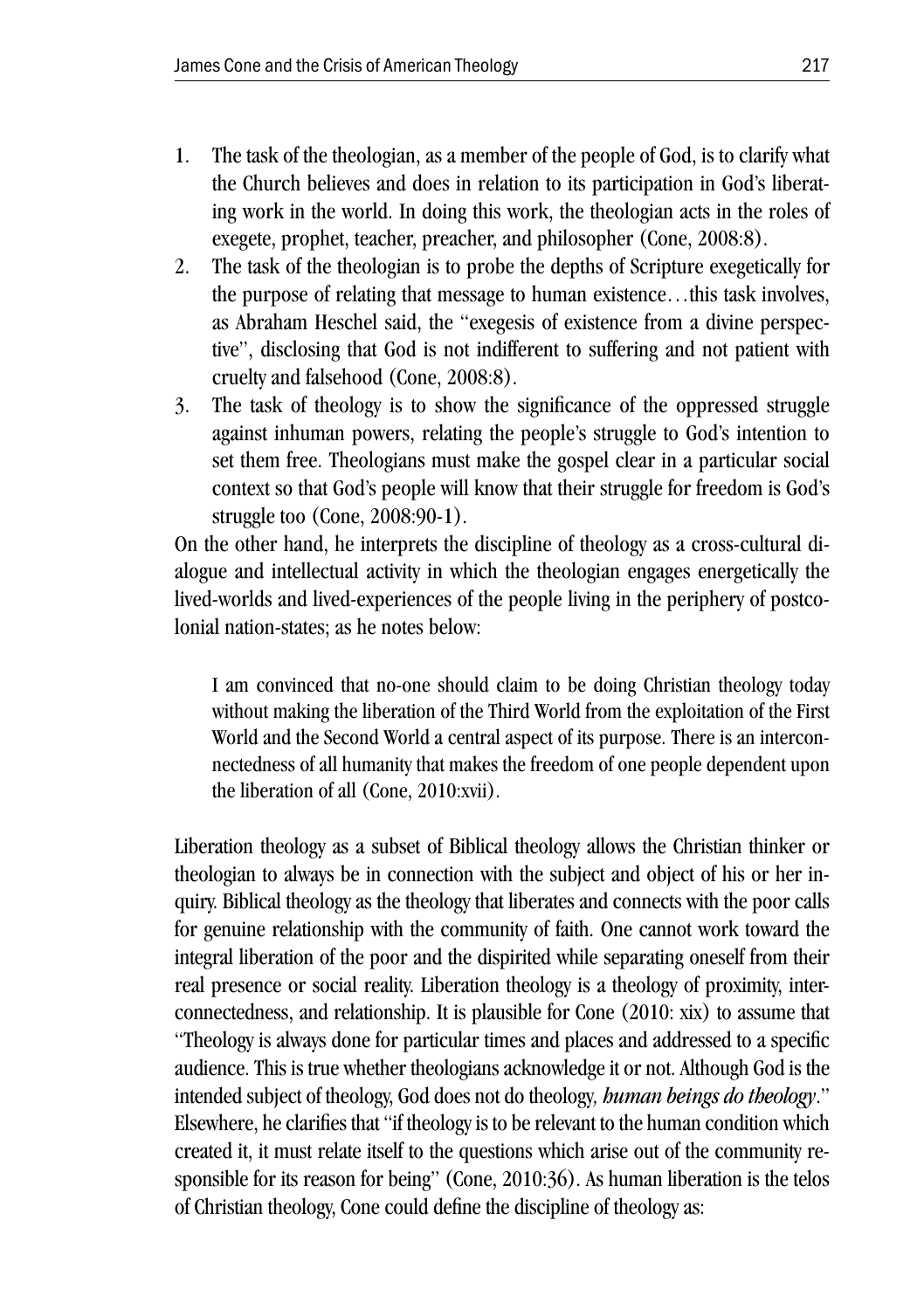*a rational study of the being of God in the world in light of the existential situation of an oppressed community, relating the forces of liberation to the essence of the gospel, which is Jesus Christ.* This means that its sole reason for existence is to put into ordered speech the meaning of God's activity in the world, so that the community of the oppressed will recognize that its inner thrust for liberation is not only *consistent with* the gospel but it is the gospel of Jesus Christ. There can be no Christian theology that is not identified unreservedly with those who are humiliated and abused. In fact, theology ceases to be a theology of the gospel when it fails to arise out of the community of the oppressed (Cone, 2010:1).

#### 8. Theology and Social Activism

In the most fundamental Barthian dialectics, Cone's theology begins with God's revelation to the needs of humanity and maintains that theological inquiry should not start from human needs to God. Therefore, the ethos of the incarnation is that God has intervened in the human situation as to deliver humanity from the predicament of sin and human oppression (Cone, 2008:90). The God of the Bible, he contends, "stands against the culture of the oppressors" (Cone, 2008:89) and social injustice and inequality that often delay human flourishing and the common good. To borrow a central principle from the Latin American Theology of Liberation, "Protestant theology needs to recover not the one history, but the one just God as the radical counterforce of all unjust history" (Assmann, 1976:7), including the history of women oppression and abuse in the church and in society. Further, Cone also suggests that theology should address contemporary problems of sexism in the church, classism in society, the downsides of capitalism and globalization, and the exploitation of the developing nations by the developed nations. Correspondingly, the task of Christian theology today is to denounce the quandary of poverty, world hunger, colonialism, human rights, and the monopoly capitalism of the U.S. and the (Western) European nations in Latin America, Africa, the Caribbean, and Asia (Cone, 2010: xvi-xx).

Concerning the question of sexism in Christian churches, Cone believes that "sexism dehumanizes and kills, and it must be fought on every front…Anyone who claims to be fighting against the problem of oppression and does not analyze the exploitive role of capitalism is either naïve or an agent of the enemies of freedom" (Cone, 2010: xvi-xvii). Therefore, the critical theologian must not analyze the race question apart from the effects of capitalism on race, class, and gender; racism, classism, sexism, and capitalism are the worst antagonists of human deliverance and self-determination. Sexism postpones women's freedom and agency and undermines Christian women's use of their gifts in the church to empower the community of faith.

 Particularly, as much as racism is America's original sin that has affected millions of American poor and specifically the black and brown (oppressed) population, Cone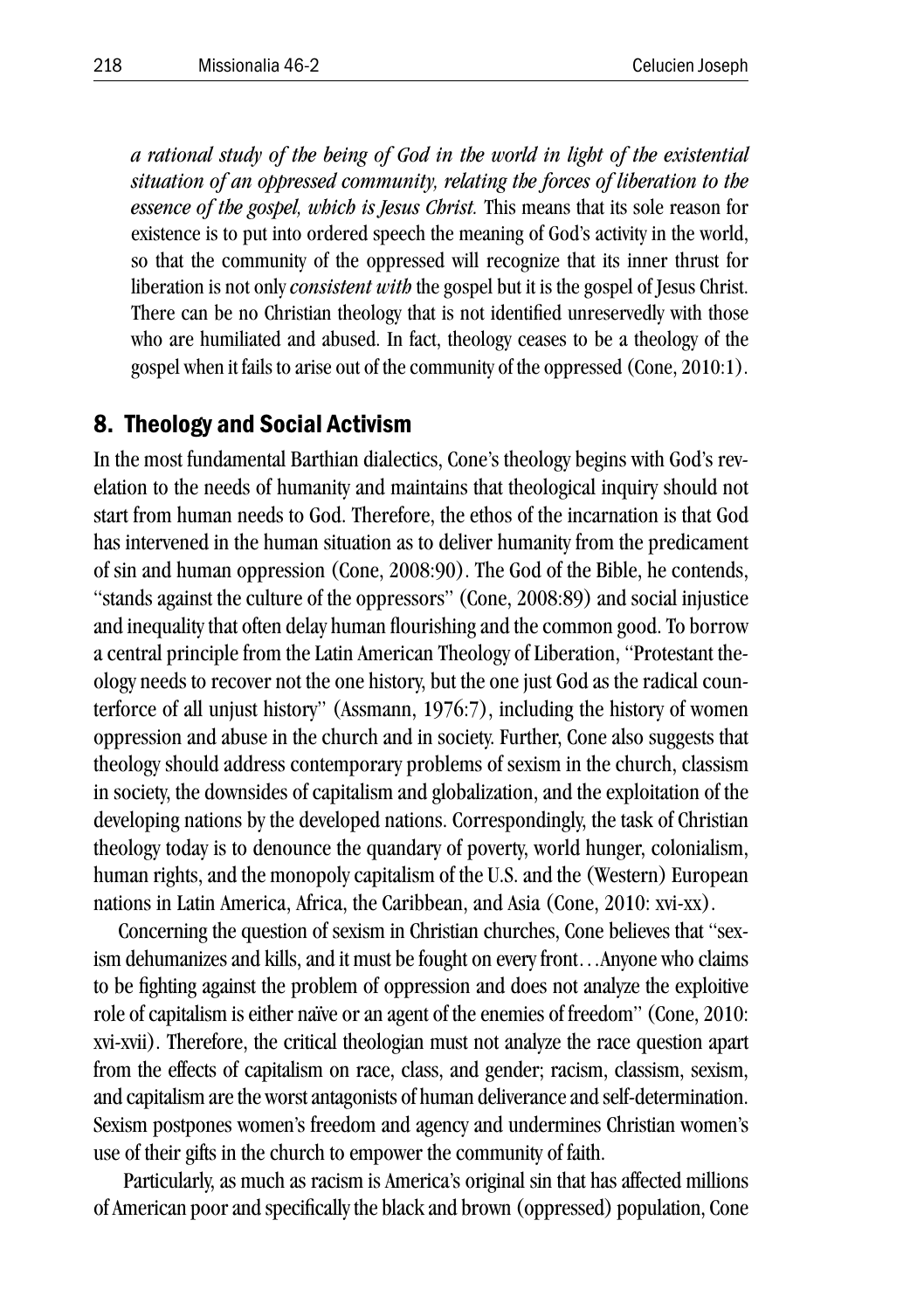reckons that American theologians should examine the human condition and not simply the issue of American racism. It is from this viewpoint he could make this declaration: "We must not allow racial solidarity to distort the truth. Without class analysis, a global understanding of oppression will be distorted and its domestic manifestations seriously misrepresented" (Cone, 2010: xviii). While racial solidary can be effective at certain moments of struggle, human unity is the transcendent value that outdoes the problem of race, sexism, and classism in the church and society.

Cone's stated claim above is justified that it is necessary for the Christian theologian to be both a nationally and internationally-minded, and culturally and transculturally-concerned thinker as the issues he or she analyzes engulf the human condition in the world.

[Theologians] must be concerned with the quality of human life not only in the ghettos of American cities but also in Africa, Asia and Latin America. Since humanity is one, one cannot be isolated into racial and national groups, there will be no freedom for anyone until there is freedom for all. This means we must enlarge our envision by connecting it with that of other oppressed so that together all the victims of the world might take charge of their history for the creation of a new humanity...Liberation knows no color bar; the very nature of the gospel is universalism, i.e., a liberation that embraces the whole of humanity (Cone, 2004:271-4).

#### 9. Conclusion

The clarion call for contemporary Christian theology is to be a theology for the people and from the people. Theology from below should never be the articulation of theoretical ideas that can't reach the ear of the poor and the uneducated and are inaccessible to their understanding. The theology of tomorrow must remain true to its never-ending search for comprehensive justice and steadfast commitment to the good of the poor, the orphan, the widow, the abused, the victim, and the exploited. The global perspective in theology would enable the engaged Christian thinker to give careful attention to the struggles of the troubled population in his or her own country and be proactive about the cries for justice from the lips of mistreated racial and ethnic groups in other parts of the world. Within this line of reasoning, Cone offers some words of wisdom and exhortation:

The Christian theologian, therefore, is one whose hermeneutical consciousness for an interpretation of the gospel defined by the oppressed people's struggle of freedom, seeking to adhere to the delicate balance of social existence and divine revelation. In this situation, the theologian must accept the burden and the risk laid upon him or her by both social existence and divine revelation, realizing that they must be approached dialectically, and thus their exact relationship cannot be solved once and for all time (Cone, 2008:89).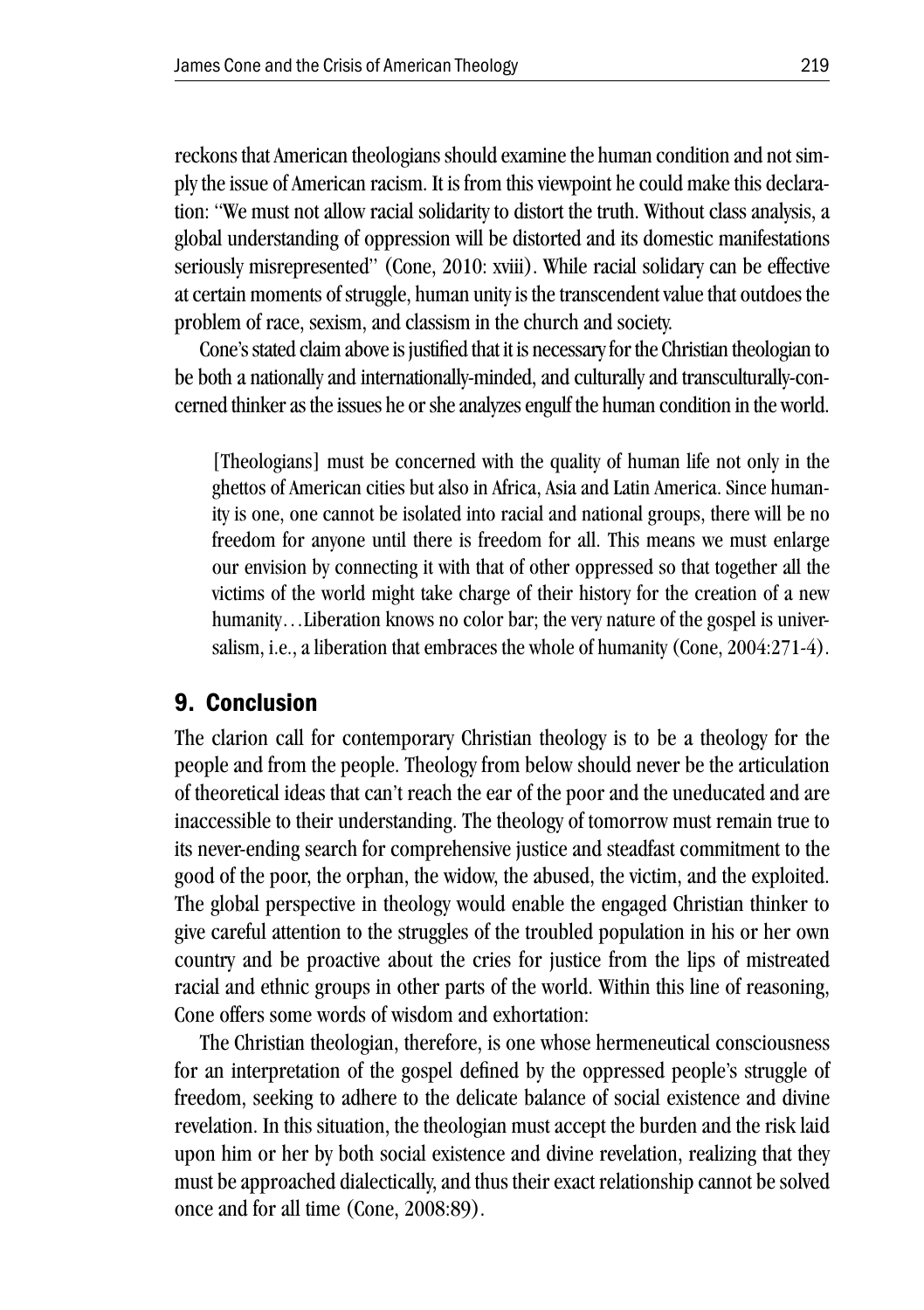#### **Bibliography**

- Assmann, H. (1976). *Theology for a Nomad Church*. New York: Orbis Books.
- Ahlstrom, S.E. (2004). *A Religious History of the American People*. New Haven: Yale University Press.
- Appiah, K.A. (2011). *The Honor Code: How Moral Revolution Happens.* New York: Norton.
- Barth, K. (1994). *Church Dogmatic. Louisville:* Westminster John Knox Press.
- Bigo, P. (1977). *The Church and Third World Revolution*. New York: Orbis Books.
- Boff, C. (2009). *Theology and Praxis: Epistemological Foundations*. Eugene: Wipf & Stock.
- Bonino, J.M. (2007). *Toward a Christian Political Ethics*. Minneapolis: Fortress.
- Cone, J.H. (2004). "Black Theology and the Black Church: Where Do We Go from Here?" In: James H Cone and Gayraud S Wilmore, eds., *Black theology: A Documentary History. 1, 1966-1979*. New York: Orbis Books, pp. 266-275.
- Cones, J.H. (2007). "Looking Back, Going Forward: Black Theology as Public Theology." In: Dwight N. Hopkins, ed., *Black Faith and Public Talk: Critical Essays on James H. Cone's Black Theology and Black Power.* Waco: Baylor University Press, pp. 246-259.

Cone, J.H. (2008). *Black Theology and Black Power*. New York: Orbis Books.

Cones, J.H. (2008). *God of the Oppressed*. New York: Orbis Books.

- Cones, J. H. (2010). *A Black Theology of Liberation*. Fortieth Anniversary Edition. New York: Orbis Books.
- Cone, J. H. (2011). *The Cross and the Lynching Tree*. New York: Orbis Books.
- Gutjahr, P.C. (2012). *Charles Hodge: Guardian of American Orthodoxy*. New York: Oxford University Press.
- Holifield, E.B. (2008). *Theology in America Christian Thought from the Age of the Puritans to the Civil War*. New Haven: Yale University Press.
- Johnson, L.T. (1986). *Sharing Possessions: Mandate and Symbol of Faith*. London: SCM Press.
- Kendi, I.X. (2016). *Stamped from the Beginning: The Definitive History of Racist Ideas in America*. New York: Nation Books.
- Mather, C. (1706). *The Negro Christianized*. *UNL Digital Commons University of Nebraska–Lincoln*. Available at: https://digitalcommons.unl.edu/cgi/viewcontent. cgi?article=1028&context=etas. [Accessed July 28, 2018].
- McKivijan, J.R. and Snay, M. (1998). *Religion and the Antebellum Debate Over Slavery*. Athens: University of Georgia Press.
- Mosala, I.J. (1989). *Biblical Hermeneutics and Black Theology in South Africa*. Grand Rapids: William B. Eerdmans Publishing Company.
- Niebuhr, R. (2013). *Moral Man and Immoral Society: A Study in Ethics and Politics*. Louisville: Westminster John Knox Press.
- Niebuhr, R. (2013). *An Interpretation of Christian Ethics.* Louisville: Westminster John-Knox Press.
- Noll, M.A. (2009). *The Civil War as a Theological Crisis*. Chapel Hill: University of North Carolina Press.
- Paris, P.J. (1985). *The Social Teaching of the Black Churches*. Philadelphia: Fortress Press.